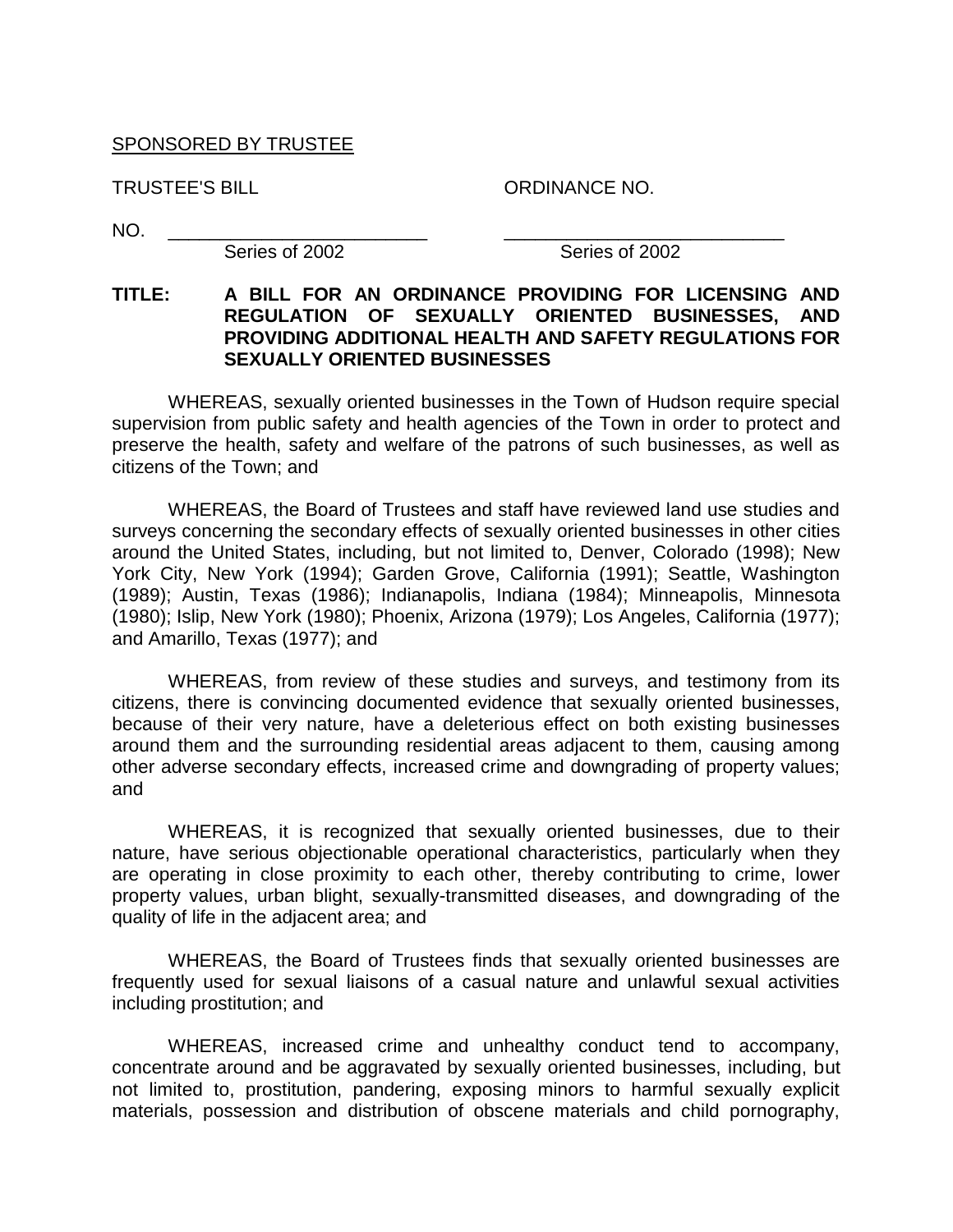possession and sale of controlled substances and violent crimes against persons and property; and

WHEREAS, concern over sexually transmitted diseases, including human immunodeficiency virus ("HIV"), is a legitimate health concern of the Town which demands reasonable regulation of sexually oriented businesses in order to protect the health and well being of the citizens; and

WHEREAS, zoning, licensing and other police power regulations are legitimate reasonable means of accountability to ensure that the operators of sexually oriented businesses comply with reasonable regulations; and

WHEREAS, the Board of Trustees desires to minimize and control adverse secondary effects associated with sexually oriented businesses, and thereby protect the health, safety and welfare of the citizens of the Town and preserve the quality of life; and

WHEREAS, the Board of Trustees has considered decisions of the United States Supreme Court and the Colorado Supreme Court regarding regulation of sexually oriented businesses, including, but not limited to, Young v. American Mini-Theatres, Inc., 427 U.S. 50 (1976); Renton v. Playtime Theatres, 475 U.S. 41 (1986); FW/PBS, Inc. v. Dallas, 493 U.S. 215 (1990); Barnes v. Glen Theatre, 111 S. Ct. 2456 (1991); City of Colo. Springs v. 2354 Inc., 896 P.2d 272 (Colo. 1995); 7250 Corp. v. Board of County Comm'rs, 799 P.2d 917 (Colo. 1990); and Regency Services v. Board of County Comm'rs, 819 P.2d 1049 (Colo. 1991), and has considered the stated secondary effects on the communities which are the topics of the foregoing legal authorities; and

WHEREAS, the Board of Trustees has determined that locational criteria alone do not adequately protect the health, safety and general welfare of the people of the Town, and thus certain requirements with respect to the ownership and operation of sexually oriented businesses is in the public interest; and

WHEREAS, the Board of Trustees, consistent with limitations on the sale of alcohol, finds that restricted hours of operation will further prevent the adverse secondary effects of sexually oriented businesses; and

WHEREAS, it is not the intent of this Ordinance to suppress any speech activities protected by the First Amendment of the United States Constitution or the Colorado Constitution, but to enact a content neutral ordinance which addresses the adverse secondary effects of sexually oriented businesses; and

WHEREAS, it is not the intent of the Board of Trustees to condone or legitimize the distribution of obscene material, and the Board of Trustees recognizes that state law prohibits the distribution of obscene materials and expects and encourages law enforcement officials to enforce state obscenity statutes against such illegal activities in the Town.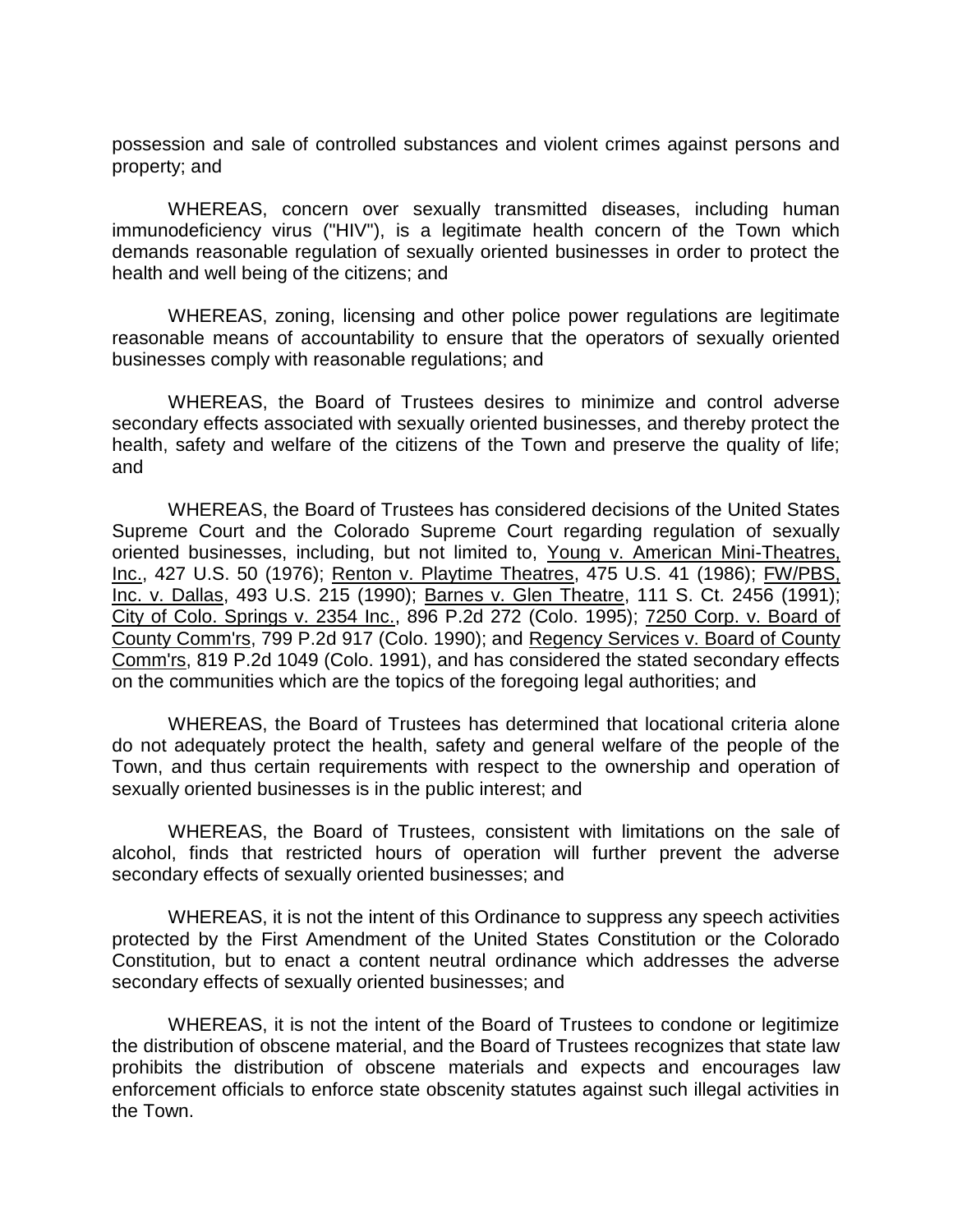BE IT ORDAINED BY THE BOARD OF TRUSTEES FOR THE TOWN OF HUDSON, COLORADO, THAT:

Section 1. The Hudson Municipal code is amended by the addition thereto of a new Article 3 of Chapter 6 to read as follows:

#### **Article 3**

#### **SEXUALLY ORIENTED BUSINESSES**

*Division 1. In General*

#### **Sec. 6-41. Purpose and Intent.**

The purpose and intent of this Article is to establish reasonable and uniform regulations designed to curtail the potential harmful secondary effects of sexually oriented businesses upon the surrounding communities in which they are located. These reasonable and uniform regulations are designed to protect Town citizens from increased crime, to preserve the quality of life, property values and character of neighborhoods and businesses, to deter the spread of urban blight, and to protect against the spread of sexually transmitted diseases. The provisions of this Article shall not impose limitations or restrictions on the content of any communicative materials, including sexually oriented materials. Similarly, it is not the intent of this Article to restrict or deny access by adults to sexually oriented materials protected by the First Amendment of the United States Constitution or the Colorado Constitution, or to deny access by the distributors and exhibitors of sexually oriented materials to their intended market. It is also not the intent or purpose of this Article to condone or legitimize the distribution of obscene material.

#### **Sec. 6-42. Definitions.**

Unless the context otherwise dictates, the words and phrases used in this Article shall have the following meanings:

(a) *Board of Trustees* is the Board of Trustees of the Town of Hudson.

(b) *Employee* means a person who works or performs in or for a sexually oriented business regardless of whether or not said person is paid a salary, commission, wage or other compensation by the operator of said business.

(c) *Establishment of a sexually oriented business* means and includes any of the following: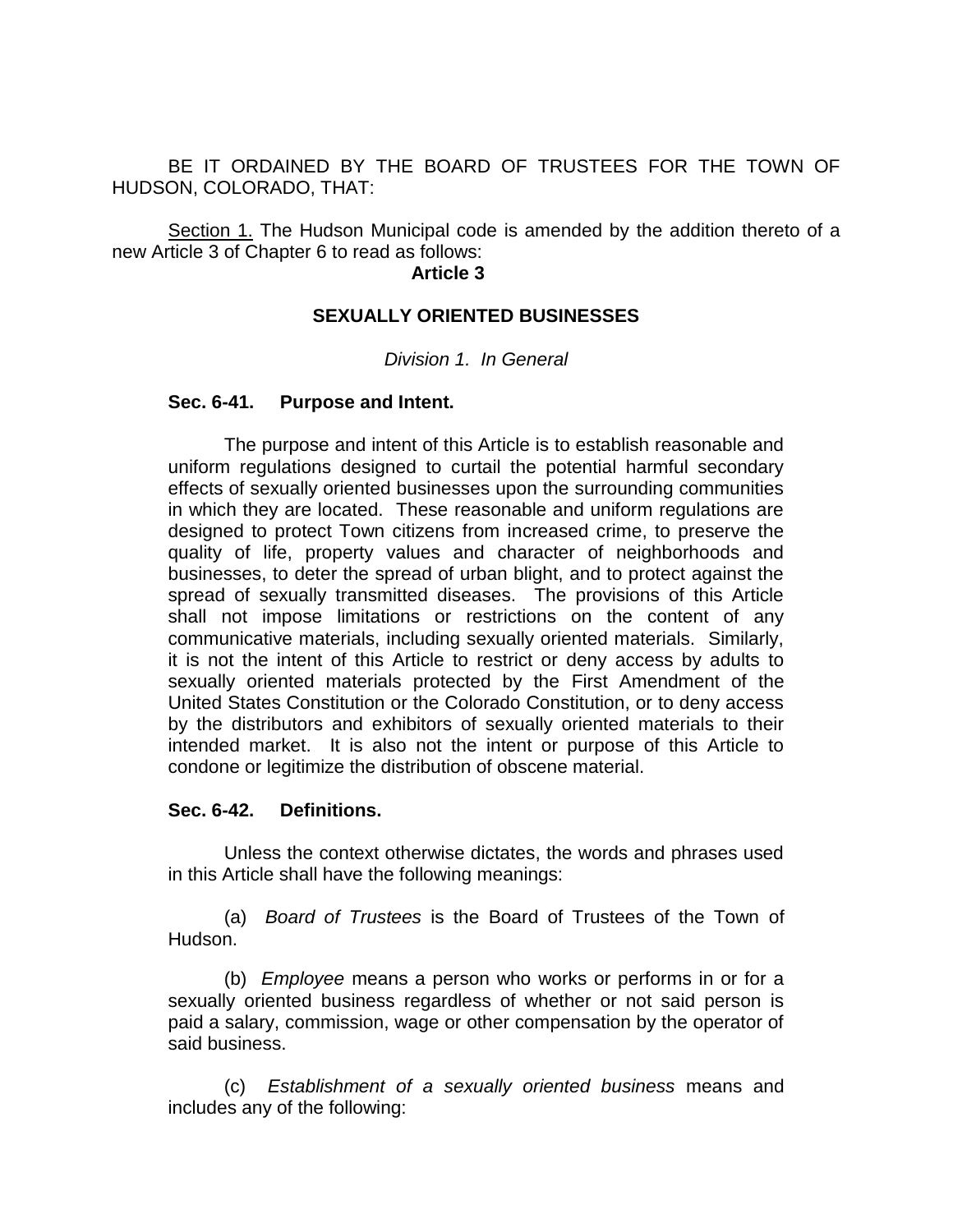(1) The opening or commencement of any such business as a new business;

(2) The conversion of an existing business into a sexually oriented business;

(3) The addition of a sexually oriented business to any other existing sexually oriented business; or

(4) The relocation of a sexually oriented business.

(d) *Licensing Officer* means the Town Clerk of the Town of Hudson.

(e) *Manager* means an operator, other than a licensee, who is employed by a sexually oriented business to act as a manager or supervisor of employees or is otherwise responsible for the operation of the business.

(f) *Operator* means and includes the owner, permit holder, custodian, manager, operator or person in charge of any permitted or licensed premises.

(g) *Permittee and/or Licensee* means a person in whose name a permit or license to operate a sexually oriented business has been issued, as well as the individual listed as an applicant on the application for a permit or license.

(h) *Person* means an individual, proprietorship, partnership, corporation, limited liability company, association, or other legal entity.

(i) *Premises* or *Permitted or Licensed Premises* means any premise that requires a license or permit and that is classified as a sexually oriented business.

(j) *Principal Owner* means any person owning, directly or beneficially: (a) ten percent (10%) or more of a corporation's equity securities; (b) ten percent (10%) or more of the membership interests in a limited liability company; or (c) in the case of any other legal entity, ten percent (10%) or more of the ownership interests in the entity.

(k) *Specified criminal acts* means any offense which is included in the definition of "unlawful sexual behavior" under Section 18-3-412.5, C.R.S., Sex Offenders-Duty to Register-Penalties, or any offense committed in another state that, if committed in the State of Colorado,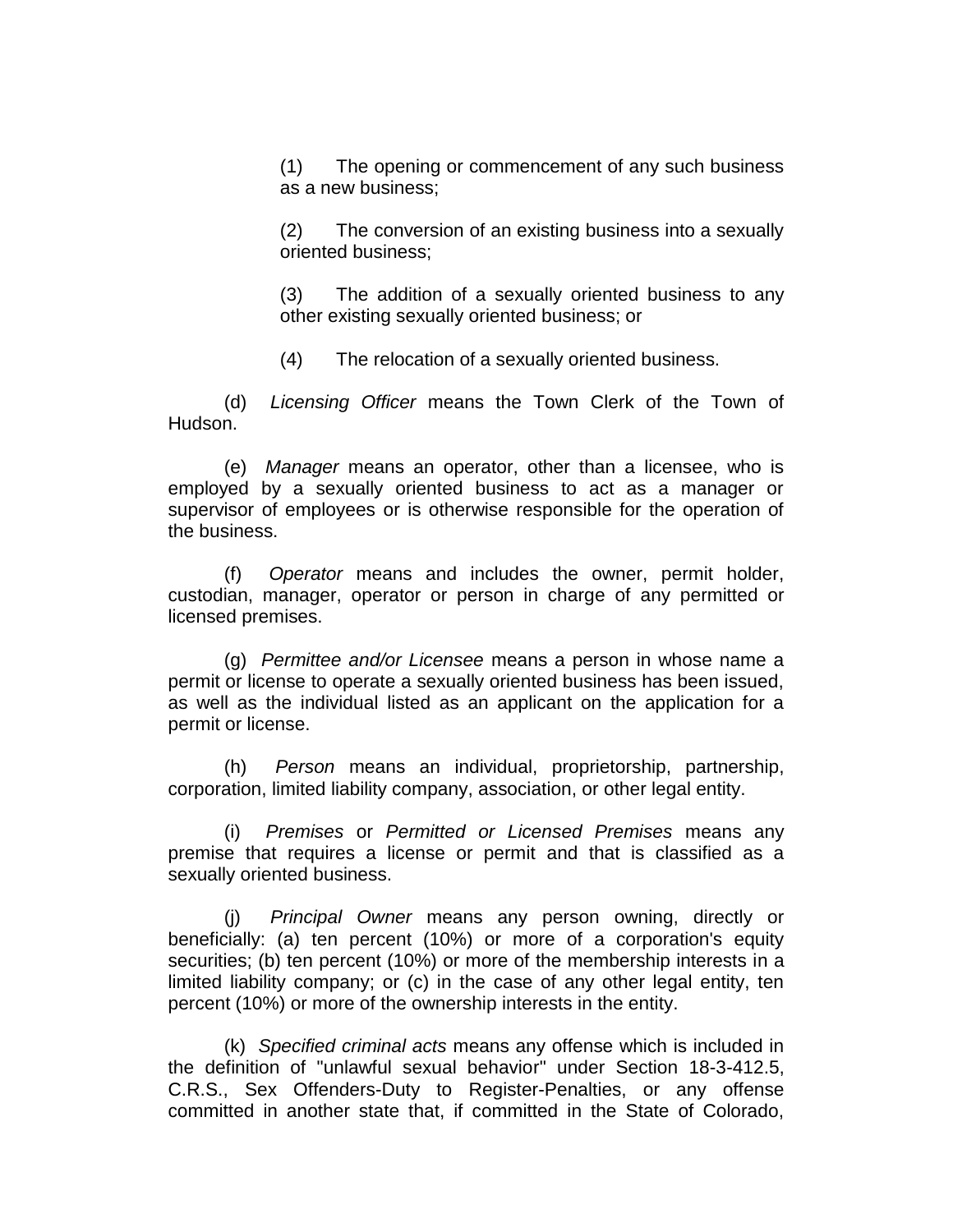would constitute an offense involving unlawful sexual behavior, or any offense that has a factual basis of one (1) of the offenses specified in the definition of "unlawful sexual behavior." Specified criminal acts also include any offense involving soliciting for prostitution, prostitution, patronizing a prostitute, pandering, pimping, public indecency, or the distribution or possession of obscene materials.

(l) *Transfer of ownership or control of a sexually oriented business* means and includes any of the following:

(1) The sale, lease or sublease of the business;

(2) The transfer of securities which constitute a controlling interest in the business, whether by sale, exchange or similar means; or

(3) The establishment of a trust, management arrangement, gift or other similar legal devise which transfers ownership or control of the business, except for transfer by bequest or other operation of law upon the death of a person possessing the ownership or control.

(m) *Zoning Code* means the Town of Hudson Zoning Ordinance as amended.

*Division 2. Permits for Sexually Oriented Businesses*

#### **Sec. 6-43. Permit Required.**

(a) No sexually oriented business shall be permitted to operate without a valid sexually oriented business permit issued by the Town.

(b) It shall be unlawful for any person to operate or cause to be operated a sexually oriented business if said person knows or reasonably should know that:

(1) The business does not have a sexually oriented business permit;

(2) The business has a permit which is under suspension;

(3) The business has a permit which has been revoked; or

(4) The business has a permit which has expired.

(5) Before any person may work at a licensed premises, he/she shall file a notice with the Licensing Officer of his/her intended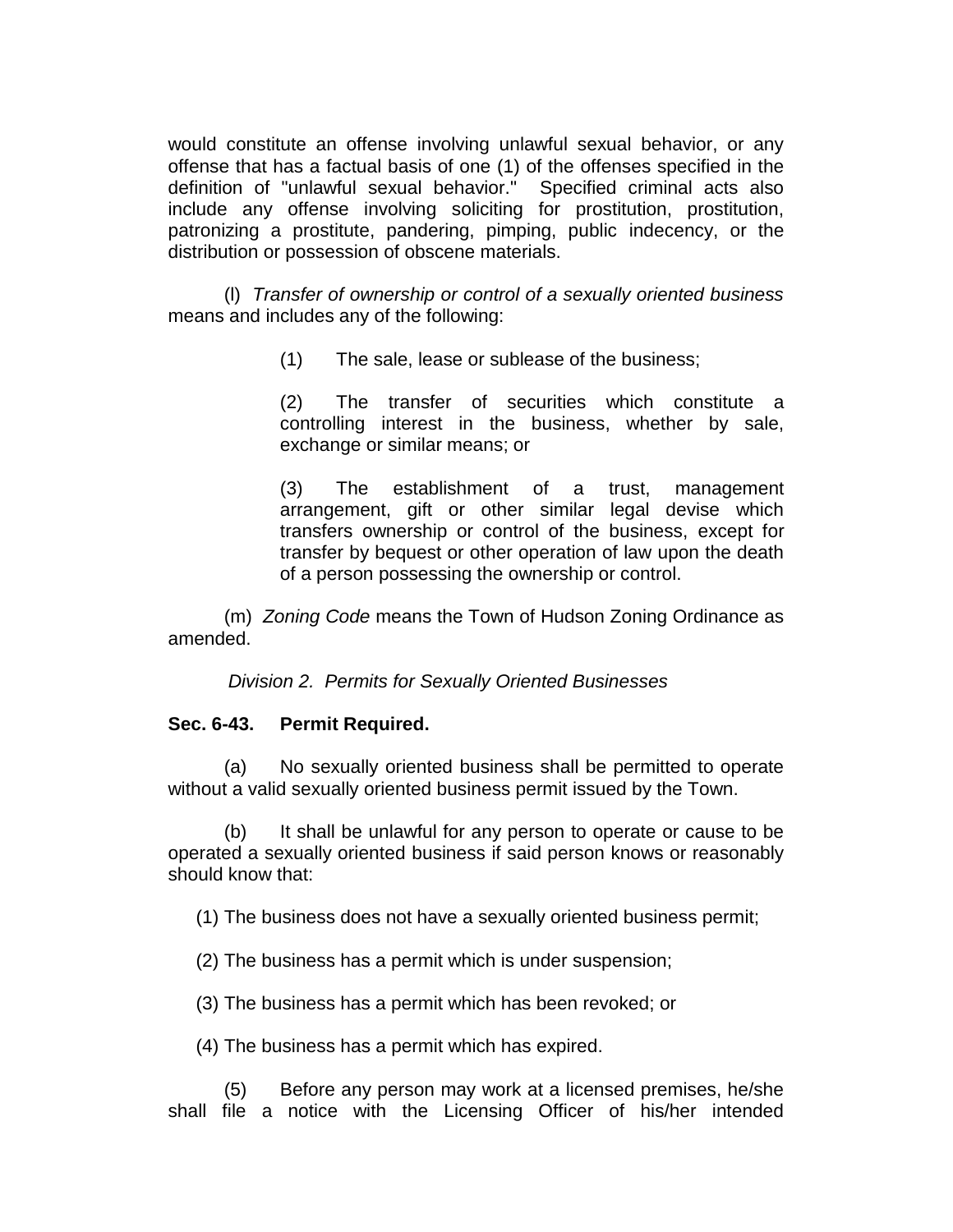employment on forms supplied by the Licensing Officer and shall receive approval of such employment from the Licensing Officer. The prospective employee shall supply such information as the Licensing Officer requires, including a set of fingerprints, on regular United States Department of Justice forms. Upon approval, the employee may begin working at the licensed premises. If approval is denied, the prospective employee may, within twenty (20) days from the date of the denial, apply to the Licensing Officer for a hearing. The decision of the Licensing Officer after hearing may be appealed to the Board of Trustees who may issue such order as is proper in the premises. An investigation fee of fifty dollars (\$50.00) shall accompany the notice of intended employment or a receipt of the Licensing Officer evidencing the payment of such fee at the time the notice is filed.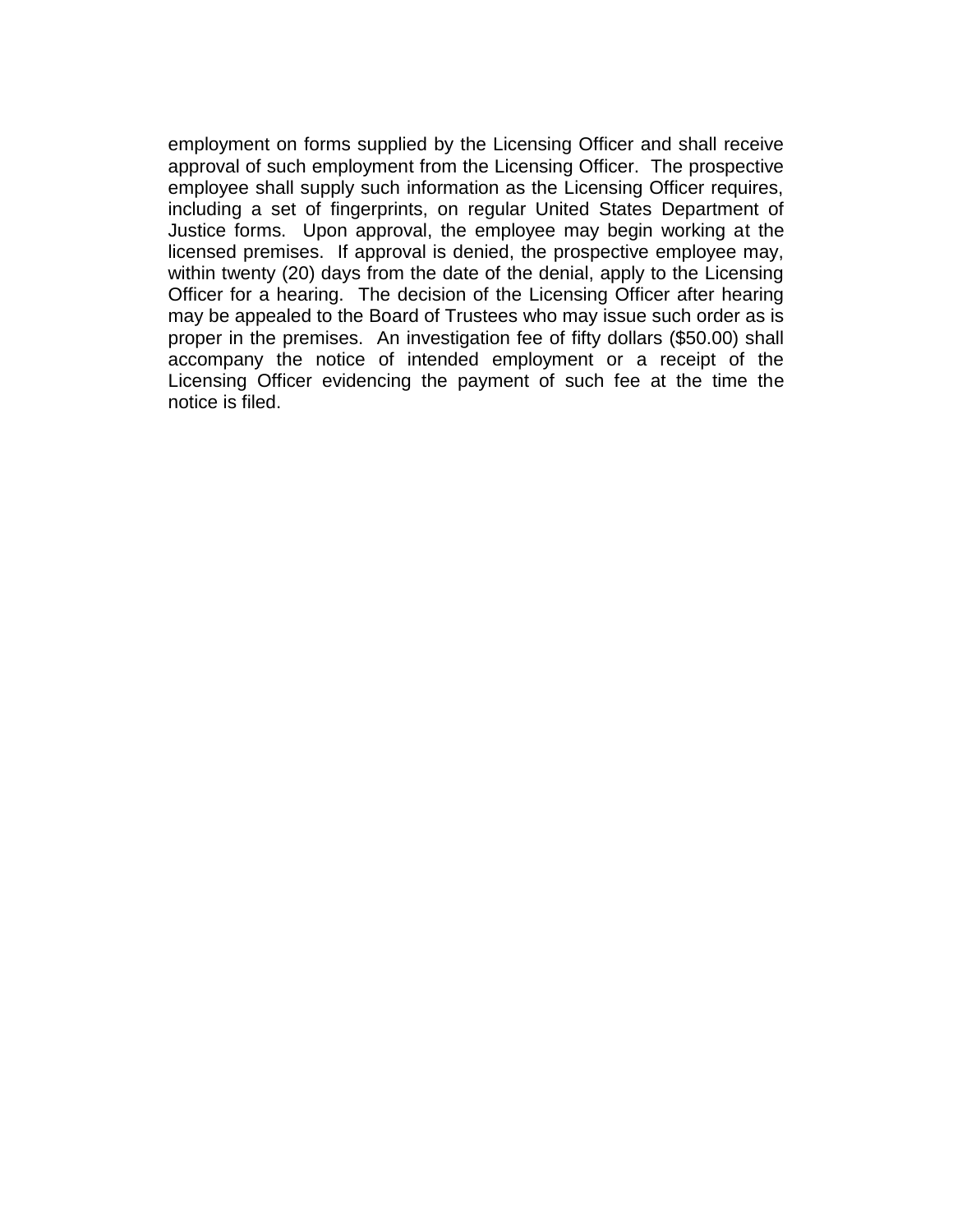Sec. 6-44. Application for Permit for Sexually Oriented Business.

(a) The Licensing Officer is responsible for granting, denying, revoking, renewing, suspending, and canceling sexually oriented business permits for proposed or existing sexually oriented businesses.

(b) The Building Inspection Department is responsible for ascertaining whether a proposed sexually oriented business for which a permit application has been submitted complies with all locational requirements of this Article and the Zoning Ordinance.

(c) The Chief of Police or another duly authorized law enforcement representative or his/her designee is responsible for providing information on whether an applicant has been convicted of a specified criminal act during the time periods set forth in Section 6- 47(c)(10).

(d) The Building Inspection Department is responsible for inspecting a proposed, sexually oriented business in order to ascertain whether it is in compliance with applicable statutes and ordinances.

(e) Any person desiring to operate a sexually oriented business shall file with the Licensing Officer an original and two (2) copies of a sworn permit application on the standard application form supplied by the Licensing Officer.

(f) The completed application shall contain the following information and shall be accompanied by the following documents:

(1) If the applicant is an individual, the individual shall state his/her legal name and any aliases and submit satisfactory proof that he/she is: (i) eighteen (18) years of age or older; or (ii) twentyone (21) years of age or older if the sexually oriented business will provide live entertainment.

(2) If the applicant is a legal entity, the person shall state its complete name, the date and place of its organization, evidence that it is in good standing under the laws of the state in which it is organized, and if it is organized under the laws of a state other than Colorado, that it is registered to do business in Colorado, the names and capacity of all officers, directors, managers and principal owners, and the name of the registered agent and the address of the registered office for service of process, if any.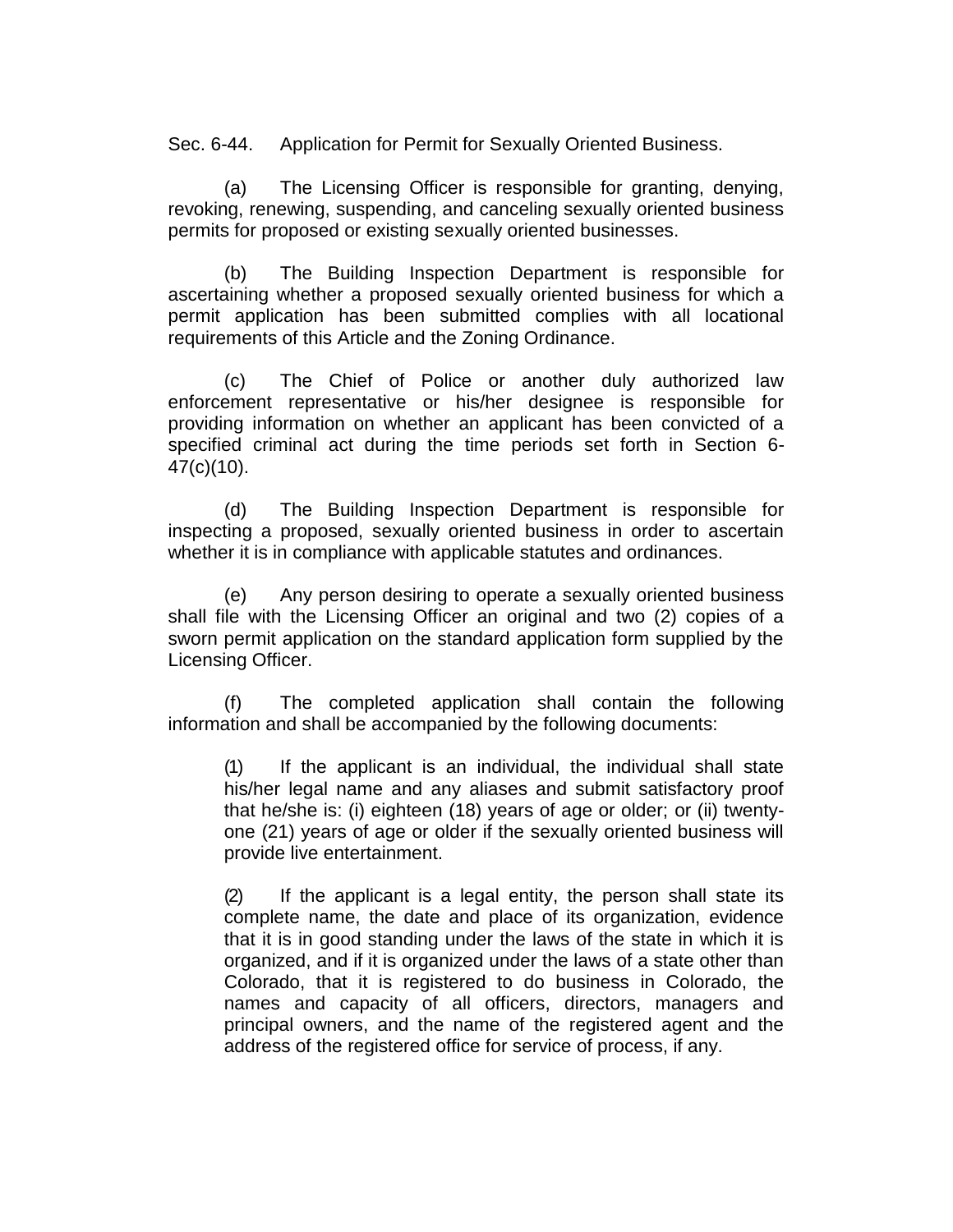(3) If the applicant intends to operate the sexually oriented business under a name other than that of the applicant, he/she must state the sexually oriented business' fictitious name.

(4) Whether the applicant or any of the other individuals listed pursuant to subsections (f)(1) or (2) have been convicted of a specified criminal act within the times set forth in Section 6- 47(c)(10), and, if so, the specified criminal act involved, the date of conviction, and the place of conviction.

(5) Whether the applicant or any of the other individuals listed pursuant to subsections (f)(1) or (2) has had a previous permit under this or other similar sexually oriented business ordinances from another city, town or county denied, suspended or revoked, and, if so, the name and location of the sexually oriented business for which the permit was denied, suspended or revoked, as well as the date of the denial, suspension or revocation.

(6) Whether the applicant or any other individuals listed pursuant to subsections (f)(1) or (2) has been a partner in a partnership or a principal owner of a corporation or other legal entity whose permit has previously been denied, suspended or revoked, and, if so, the name and location of the sexually oriented business for which the permit was denied, suspended or revoked, as well as the date of denial, suspension or revocation.

(7) Whether the applicant or any other individual listed pursuant to subsections (f)(1) or (2) holds any other permits and/or licenses under this Article or other similar sexually oriented business ordinances from another city, town or county and, if so, the names and locations of such other permitted businesses.

(8) The location of the proposed sexually oriented business, including a legal description of the property, street address, and telephone number(s), if any.

(9) The applicant's mailing address and residential address.

(10) A sketch or diagram showing the configuration of the premises, including a statement of total floor space occupied by the business. The sketch or diagram need not be professionally prepared, but it must be oriented to the north or to some designated street or object and shall be drawn to a designated scale or drawn with marked dimensions of the interior of the premises to an accuracy of plus or minus six inches (6"). The Licensing Officer may waive the foregoing diagram for renewal applications if the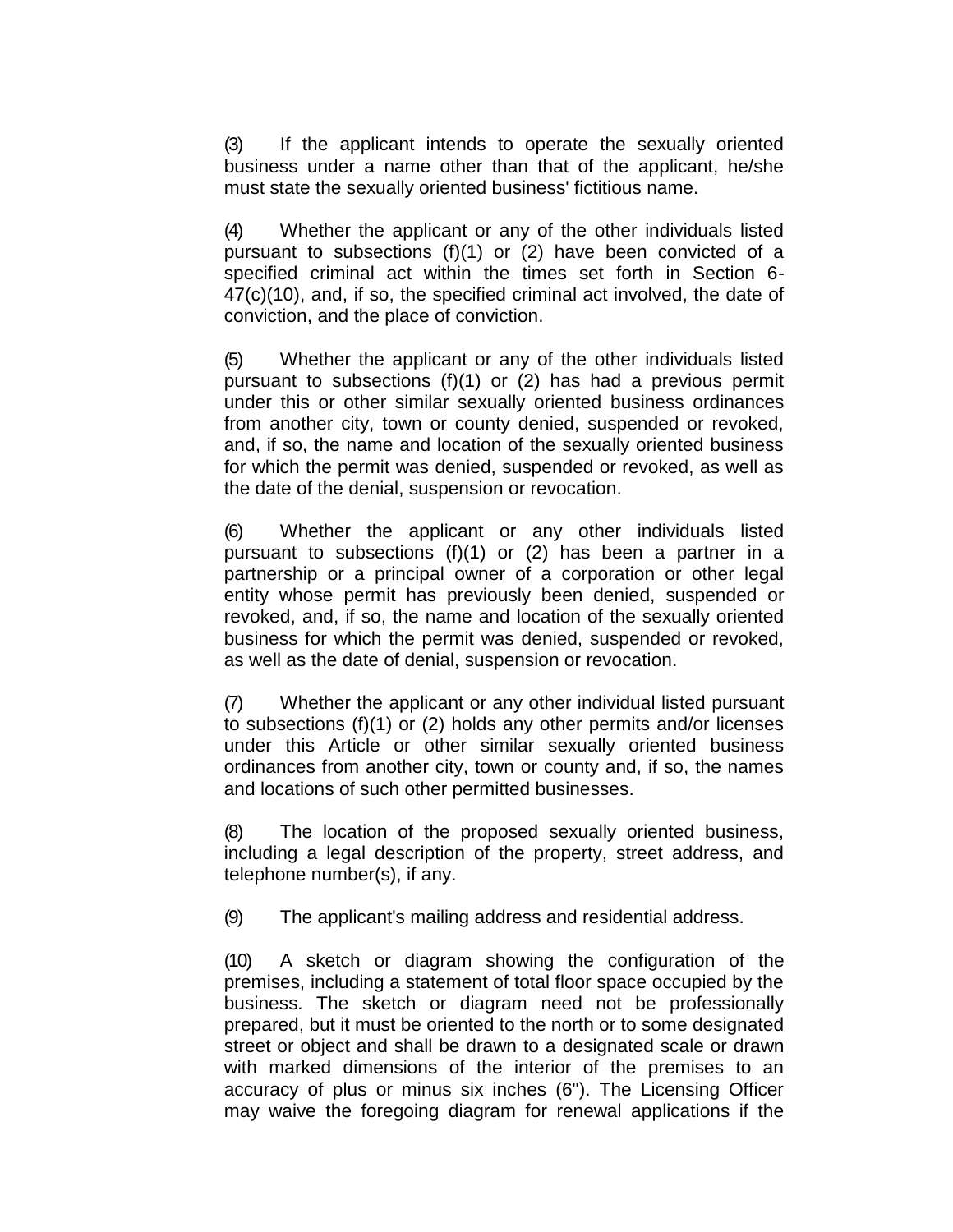applicant adopts a diagram that was previously submitted and certifies that the configuration of the premises has not been altered since it was prepared. If the sexually oriented business has or will have a peep booth or booths subject to the provisions of Division 5 of this Article, the sketch shall show the locations of each manager's station and designate any portion of the premises in which patrons will not be permitted.

(11) A current certificate and straight-line drawing prepared within thirty (30) days prior to an initial application by a Colorado registered land surveyor depicting: (a) the property lines and the structures of the property to be certified; (b) the property lines of any church, school, library, daycare, educational facility, dwelling unit (single or multiple), public park or residential district within three hundred (300) feet of the property to be certified; and (c) the property lines and structures of any other sexually oriented business within one hundred (100) feet of the property to be certified. For purposes of this section, a use shall be considered existing or established if it is in existence at the time an application is submitted.

(g) If a person who wishes to operate a sexually oriented business is an individual, he/she must sign the application for a permit as applicant. If a person who wishes to operate a sexually oriented business is other than an individual, each principal owner of the applicant must sign the application for a permit as applicant.

(h) In the event that the Licensing Officer determines or learns at any time that the applicant has improperly completed the application for a proposed sexually oriented business, he/she shall promptly notify the applicant of such fact and allow the applicant ten (10) days to properly complete the application. The time period for granting or denying a permit shall be stayed during the period in which the applicant is allowed an opportunity to properly complete the application.

(i) The fact that a person possesses other types of state or Town permits and/or licenses does not exempt him/her from the requirement of obtaining a sexually oriented business permit.

## **Sec. 6-45. Duty to Supplement Application.**

Applicants for a permit under Section 6-44 shall have a continuing duty to promptly supplement application information required by that section in the event that said information changes in any way from what is stated on the application. The failure to comply with said continuing duty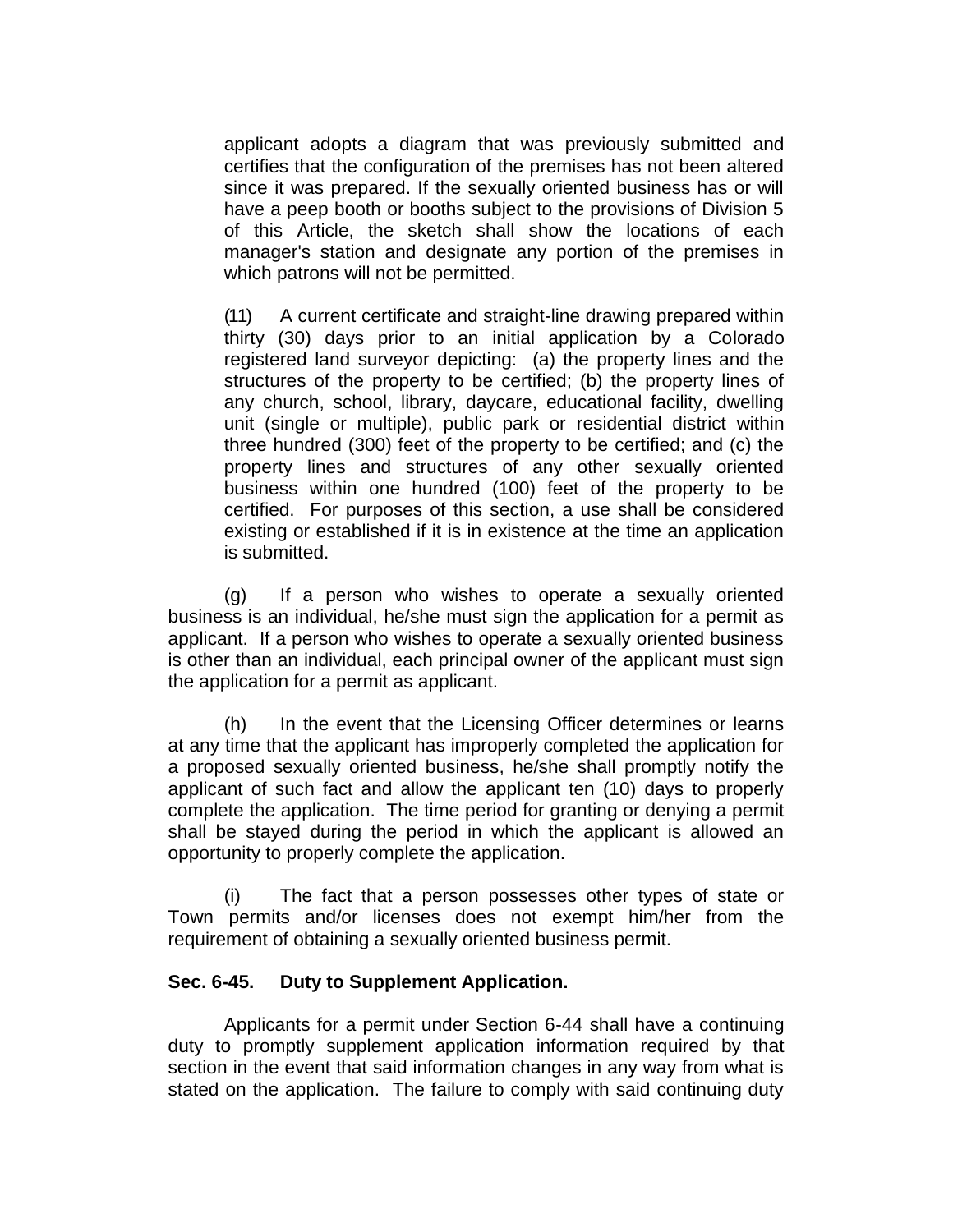within thirty (30) days from the date of such change shall be grounds for suspension of a permit.

## **Sec. 6-46. Investigation and Application.**

(a) Upon receipt of an application for a sexually oriented business permit properly filed with the Licensing Officer and upon payment of the nonrefundable application fee, the Licensing Officer shall immediately stamp the application as received and send photocopies of the application to the Police Department or the Weld County Sheriff's Office and the Building Inspection Department. Each department or agency shall promptly conduct an investigation of the applicant, application and the proposed sexually oriented business in accordance with its responsibilities under law. Said investigation shall be completed within twenty (20) days of receipt of the application by the Licensing Officer. At the conclusion of its investigation, each department or agency shall indicate on the photocopy of the application its approval or disapproval of the application, date it, sign it, and, in the event it disapproves, state the reasons therefor. The Police Department or the Weld County Sheriff's Office shall only be required to provide the information specified in Section 6-44(c), and shall not be required to approve or disapprove applications.

(b) A department or agency shall disapprove an application if it finds that the proposed sexually oriented business will be in violation of any provision of any statute, code, ordinance, regulation or other law in effect in the Town. After its indication of approval or disapproval, each department or agency shall immediately return the photocopy of the application to the Licensing Officer.

## **Sec. 6-47. Issuance of Permit.**

(a) The Licensing Officer shall grant or deny an application for a permit within thirty (30) days from the date of its proper filing. Upon the expiration of the thirtieth (30th) day, the applicant shall be permitted to begin operating the business for which the permit is sought, unless and until the Licensing Officer notifies the applicant of a denial of the application and states the reason(s) for such denial.

- (b) Grant of Application for Permit:
- (1) The Licensing Officer shall grant the permit application for a sexually oriented business in the zoning districts where such use is permitted under Title 16 of the Town of Hudson Municipal Code, unless one (1) or more of the criteria set forth in subsection (c) below is present.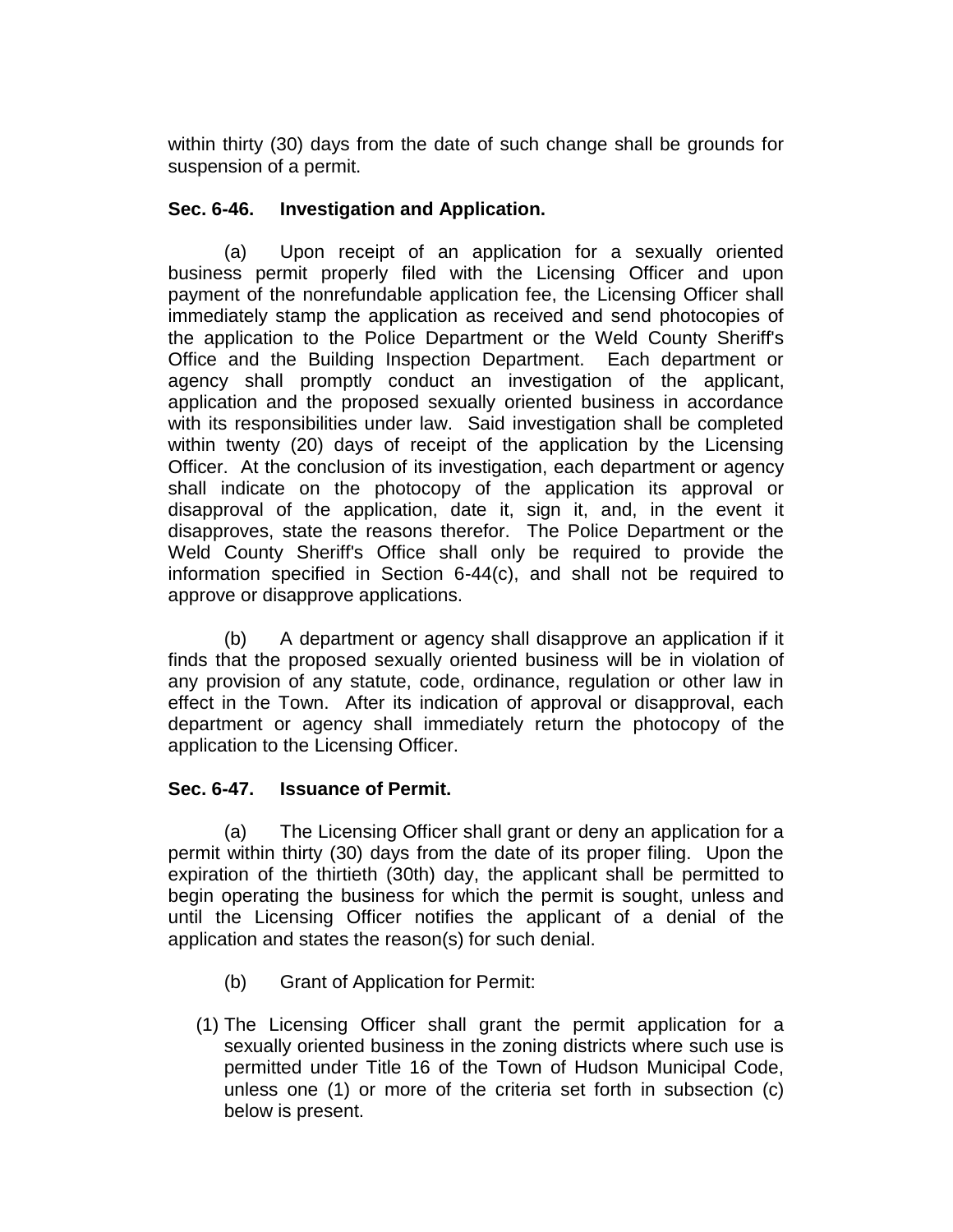(2) The permit, if granted, shall state on its face the name of the person or persons to whom it is granted, the expiration date, and the address of the sexually oriented business. The permit shall be posted in a conspicuous place at or near the entrance to the sexually oriented business so that it can be easily read at any time.

(3) Denial of Application for Permit. The Licensing Officer shall deny the application for any of the following reasons:

- (1) The applicant fails to show to the Town's satisfaction that the requirements of the Town's Zoning Ordinance have been met;
- (2) An applicant is: (i) under eighteen (18) years of age, or (ii) under twenty-one (21) years of age if the sexually oriented business will provide live entertainment;
- (3) An applicant is overdue on his/her payment to the Town of taxes, fees, fines, or penalties assessed against him/her or imposed upon him/her in relation to a sexually oriented business;
- (4) An applicant has failed to provide information required by this section for the issuance of the permit or has falsely answered a question or request for information on the application form;
- (5) The premises to be used for the sexually oriented business have been disapproved by an inspecting agency pursuant to the provisions of Section 6-44(b);
- (6) The application or permit fees have not been paid;
- (7) An applicant or the proposed business is in violation of, or is not in compliance with, any of the provisions of this Article;
- (8) The granting of the application would violate a statute, ordinance, or court order;
- (9) The applicant has a permit under this Article which has been suspended or revoked within the previous twelve (12) months; or
- (10) An applicant has been convicted of a specified criminal act or acts for which: (i) less than two (2) years have elapsed since the date of conviction or the date of release from confinement, whichever is the later date, if the conviction is of a misdemeanor offense; (ii) less than five (5) years have elapsed since the date of conviction or the date of release from confinement, whichever is the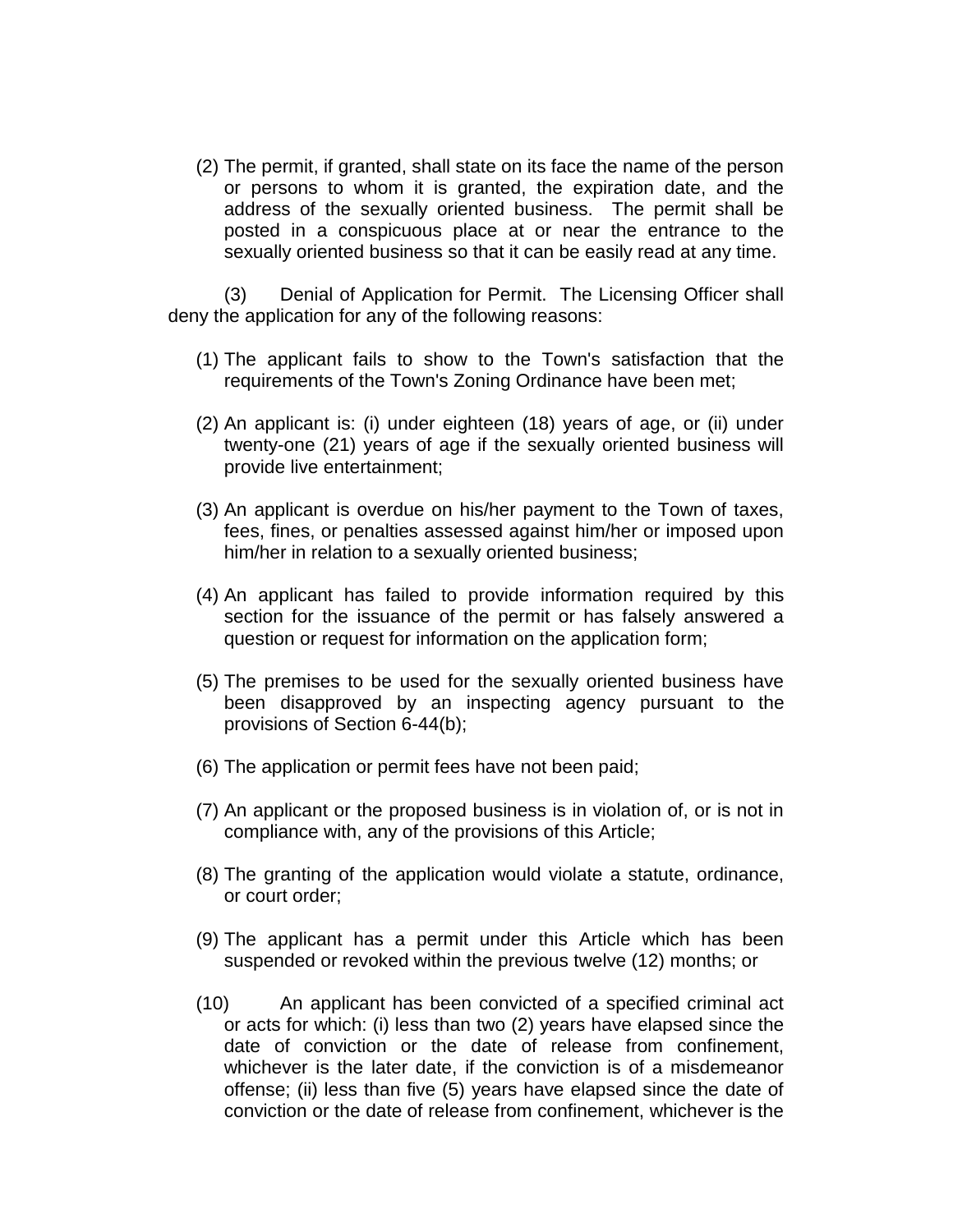later date, if the conviction is of a felony offense; or (c) less than five (5) years have elapsed since the date of conviction or the date of release from confinement, whichever is the later date, if the convictions are of two (2) or more misdemeanors. The fact that a conviction is being appealed shall have no effect on disqualification of the applicant. An applicant who has been convicted of a specified criminal act or acts may qualify for a sexually oriented business permit only when the time period required above has elapsed.

(11) If the Licensing Officer denies the application, he/she shall notify the applicant of the denial and state the reason(s) for the denial.

## **Sec. 6-48. Expiration of Permit.**

(a) Each permit shall expire one (1) year from the date of issuance and may be renewed only by making application as provided in Section 6-44 (for renewals, filing of original survey shall be sufficient) of this Article. Application for renewal of a permit shall be made at least thirty (30) days before the expiration date of the permit. If a renewal application is made fewer than thirty (30) days before the expiration date of a permit, the expiration of the permit will not be affected.

(b) If, subsequent to denial of renewal, the Licensing Officer finds that the basis for denial of the renewal of the permit has been corrected, the applicant shall be granted a permit if at least ninety (90) days have elapsed since the date denial became final.

## **Sec. 6-49. Suspension of Permit.**

(a) The Licensing Officer shall suspend a permit for a period not to exceed thirty (30) days if he/she determines that a permittee, or an employee of a permittee, has:

- (1) Violated, or is not in compliance with any section of this Article.
- (2) Refused to allow an inspection of the sexually oriented business premises as authorized by this Article.
- (3) Operated the sexually oriented business in violation of a building, fire, health, or zoning statute, code, ordinance or regulation, whether federal, state or local, said determination being based on investigation by the division, department or agency charged with enforcing said rules or laws. In the event of such a statute, code, ordinance or regulation violation, the Licensing Officer shall promptly notify the permittee of the violation and shall allow the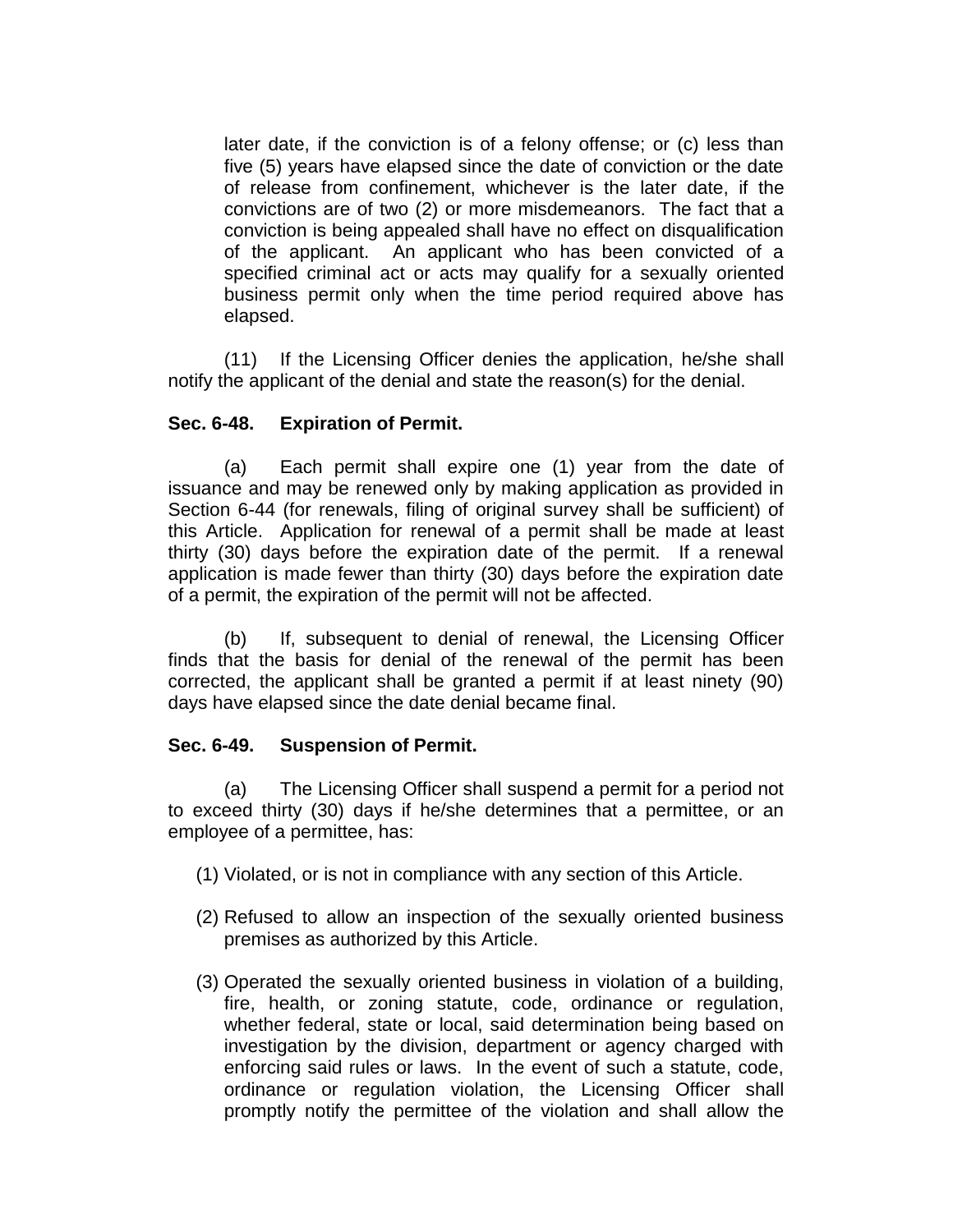permittee a seven (7) day period in which to correct the violation. If the permittee fails to correct the violation before the expiration of the seven (7) day period, the Licensing Officer shall forthwith suspend the permit and shall notify the permittee of the suspension.

- (4) Engaged in a permit transfer contrary to Section 6-51. In the event that the Licensing Officer suspends a permit on the ground that a permittee engaged in a permit transfer contrary to Section 6-51, the Licensing Officer shall forthwith notify the permittee of the suspension. The suspension shall remain in effect until the applicable section of this Article has been satisfied.
- (5) Operated the sexually oriented business in violation of the hours of operation provisions of Division 6.

(6) The suspension shall remain in effect until the violation of the statute, code, ordinance or regulation in question has been corrected.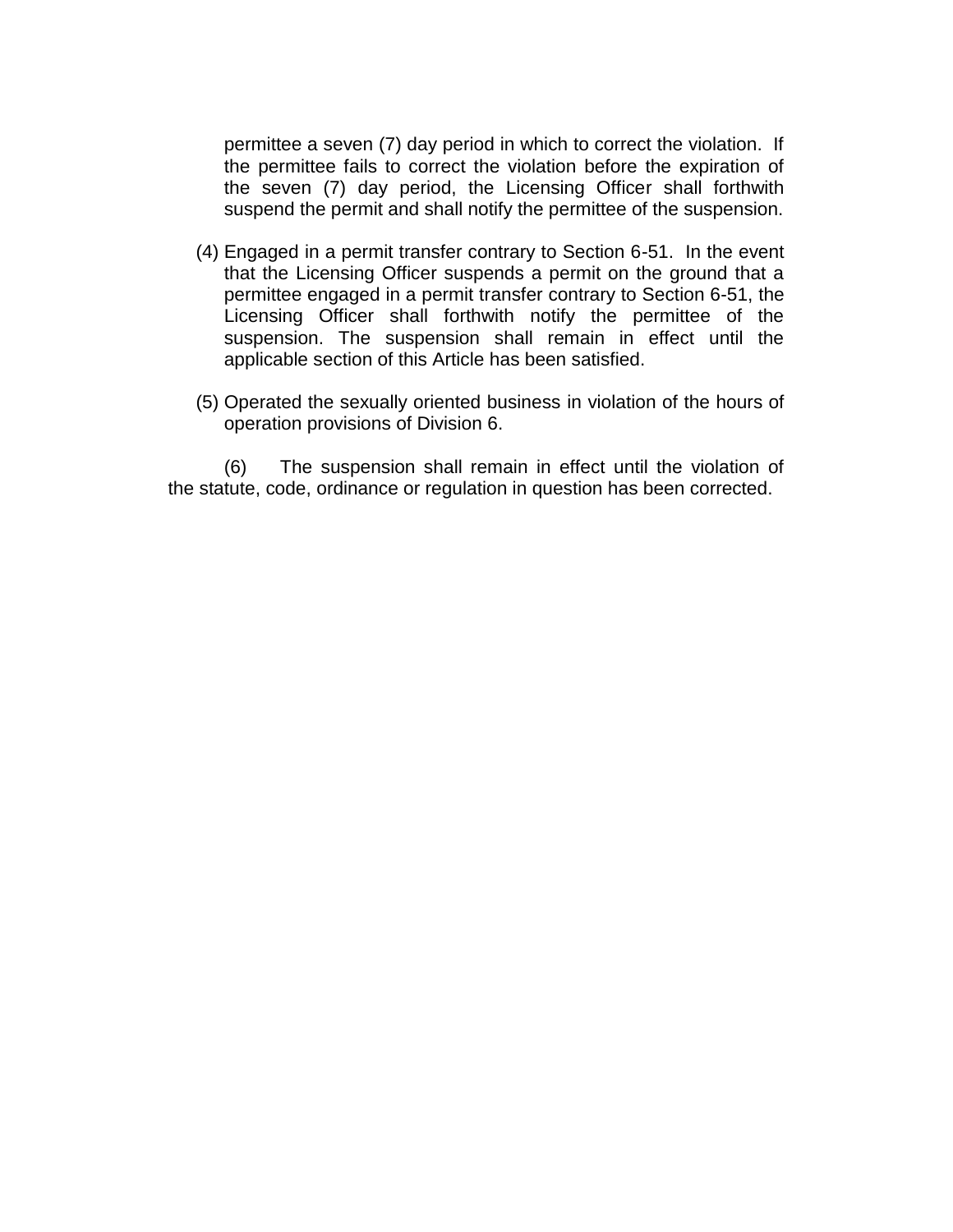Sec. 6-50. Revocation of Permit.

(a) The Licensing Officer shall revoke a sexually oriented business permit upon determining that:

- (1) A cause of suspension in Section 6-49 of this Article occurs and the permit has been suspended within the preceding twelve (12) months.
- (2) A permittee gave false or misleading information in the material submitted during the application process that tended to enhance the applicant's opportunity for obtaining a permit.
- (3) A permittee or an employee has knowingly allowed possession, use or sale of controlled substances (as defined in Part 3 of Article 22 of Title 12, C.R.S.) on the premises.
- (4) A permittee or an employee has knowingly allowed prostitution on the premises.
- (5) A permittee or an employee knowingly operated the sexually oriented business during a period of time when the permittee's permit was suspended.
- (6) A permittee has been convicted of a specified criminal act for which the time period set forth in Section 6-47(c)(10) has not elapsed.
- (7) On two (2) or more occasions within a twelve (12) month period, a person or persons committed an offense, occurring in or on the permitted premises, constituting a specified criminal act for which a conviction has been obtained, and the person or persons were employees of the sexually oriented business at the time the offenses were committed. The fact that a conviction is being appealed shall have no effect on the revocation of the permit.
- (8) A permittee is delinquent in payment to the Town or state for any taxes or fees.
- (9) A permittee or an employee has knowingly allowed any specified sexual activity to occur in or on the permitted premises.
- (10)The permittee has operated more than one (1) sexually oriented business within the same building, structure, or portion thereof.

(11) When the Licensing Officer revokes a permit, the revocation shall continue for one (1) year and the permittee shall not be issued a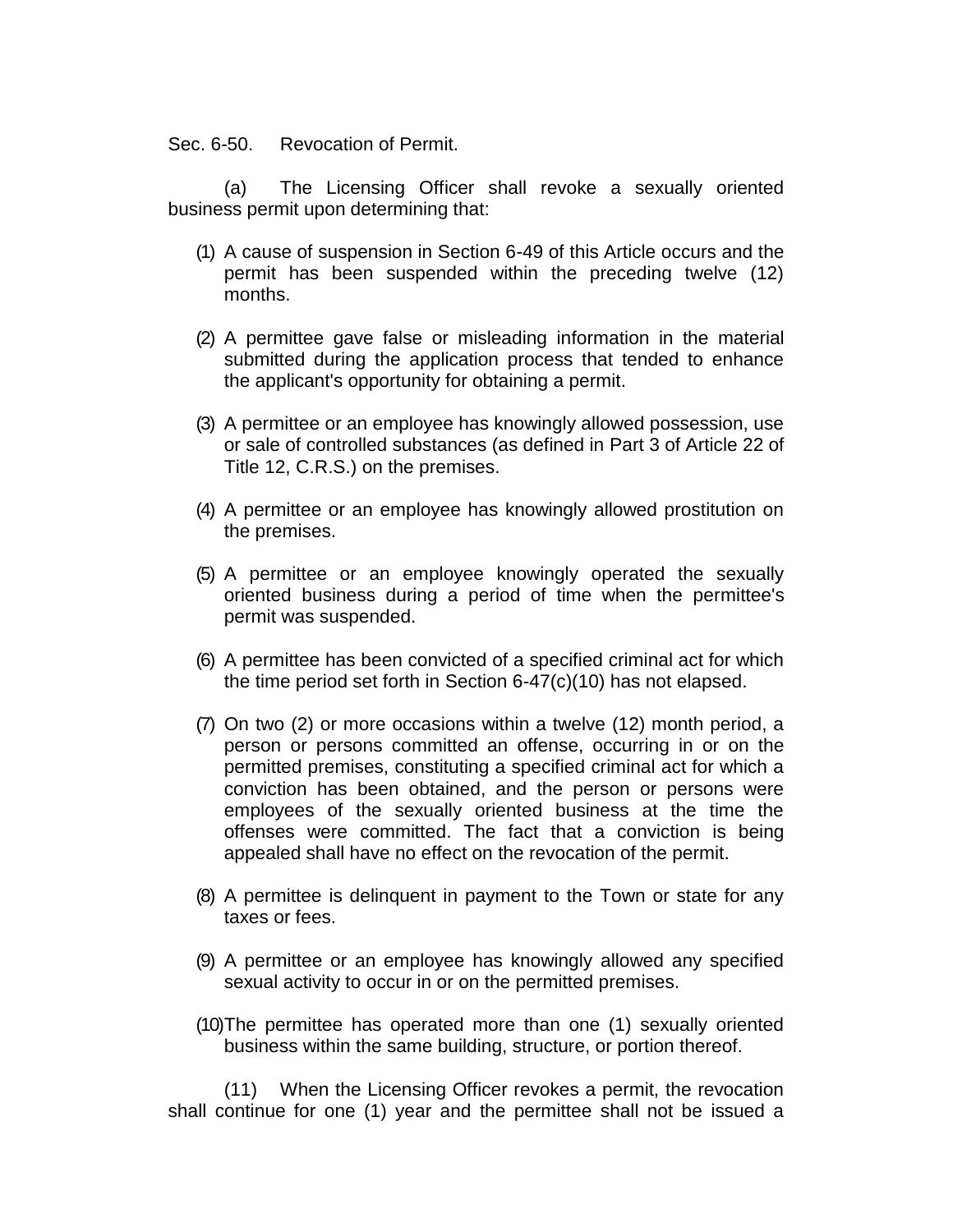sexually oriented business permit for one (1) year from the date revocation became effective.

## **Sec. 6-51. Transfer of Permit.**

(a) A permittee shall not operate a sexually oriented business under the authority of a permit at any place other than the address designated in the application for permit.

(b) A permittee shall not transfer his/her permit to another person unless and until such other person satisfies the following requirements:

- (1) Obtains an amendment to the permit from the Licensing Officer which provides that he/she is now the permittee, which amendment may be obtained only if he/she has completed and properly filed an application with the Licensing Officer, setting forth the information called for under Section 6-44 in the application; and
- (2) Pays a transfer fee of twenty percent (20%) of the annual permit fee.

(3) No permit may be transferred when the Licensing Officer has notified the permittee that suspension or revocation proceedings have been or will be brought against the permittee.

(4) A permittee shall not transfer his/her permit to another location.

(5) Any attempt to transfer a permit either directly or indirectly in violation of this section is hereby declared void.

# **Sec. 6-52. Appeal Rights.**

(a) Any denial, suspension, or revocation of a new or renewal permit under this Article may be appealed to the Board of Trustees by written notice within ten (10) days of such denial, suspension, or revocation. Unless the applicant requests a longer period, the Board of Trustees must hold a hearing on the appeal within thirty (30) days and must issue a decision affirming or reversing the denial, suspension, or revocation within fifteen (15) days after the hearing.

(b) Any decision by the Board of Trustees shall be a final appealable order, and the applicant or licensee may seek prompt judicial review of such administrative action in any court of competent jurisdiction.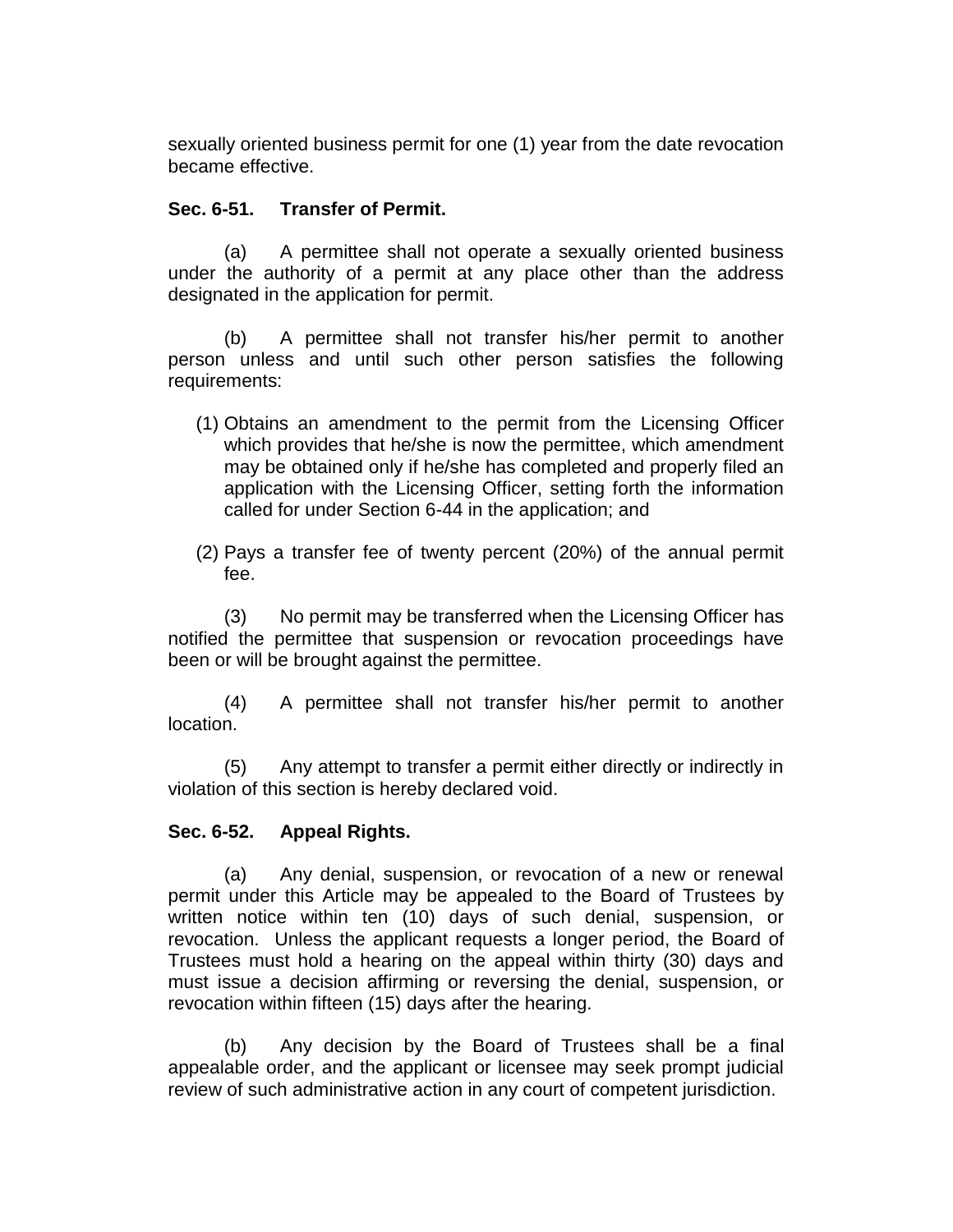(c) In the event that an applicant or licensee seeks judicial review of a decision issued pursuant to this Article, the applicant or licensee shall provide written notice of such appeal to the Board of Trustees within three (3) days of the filing of the appeal. Within ten (10) days of receiving such written notice of appeal, or within such shorter time as may be ordered by the court, the Board of Trustees shall transmit to the court in which appeal was sought a copy of the full administrative record for the matter, including a complete transcript of all the original papers, testimony and evidence offered, heard, and taken into consideration in issuing the final order. The Board of Trustees shall provide any further information, assistance, or cooperation requested by the reviewing court without delay.

(d) Subject to the provisions of subsection (f) of this Section, any licensee lawfully operating a sexually oriented business prior to the denial of a permit renewal application, or the suspension or revocation of a permit may continue to operate said business during the pendency of an appeal of a decision rendered under this Article to the Board of Trustees or to a court.

(e) Subject to the provisions of subsection (f) of this Section, any licensee lawfully acting as a manager in a sexually oriented business prior to the denial of a license renewal application, or the suspension or revocation of a license, may continue to serve in such capacity during the pendency of an appeal of a decision rendered under this Article to the Board of Trustees or to a court.

(f) In the event that an applicant for a new sexually oriented business permit or a new sexually oriented business manager license seeks judicial review of the denial of a new license, and such review does not result in a final judicial decision within thirty (30) days of the date the appeal was filed, the Town will issue such applicant a provisional sexually oriented business permit or sexually oriented business manager license upon request of the applicant. The provisional license:

- (1) Will allow an applicant for a sexually oriented business permit to operate the sexually oriented business named in the permit application under the same terms as a normal sexually oriented business issued pursuant to Section 6-43 of this Article for the period of time specified in subparagraph (g) of this Section;
- (2) Will allow an applicant for a sexually oriented business manager license to act as a manager on the premises of a sexually oriented business under the same terms as a normal sexually oriented business employee license issued pursuant to Section 6-43 of this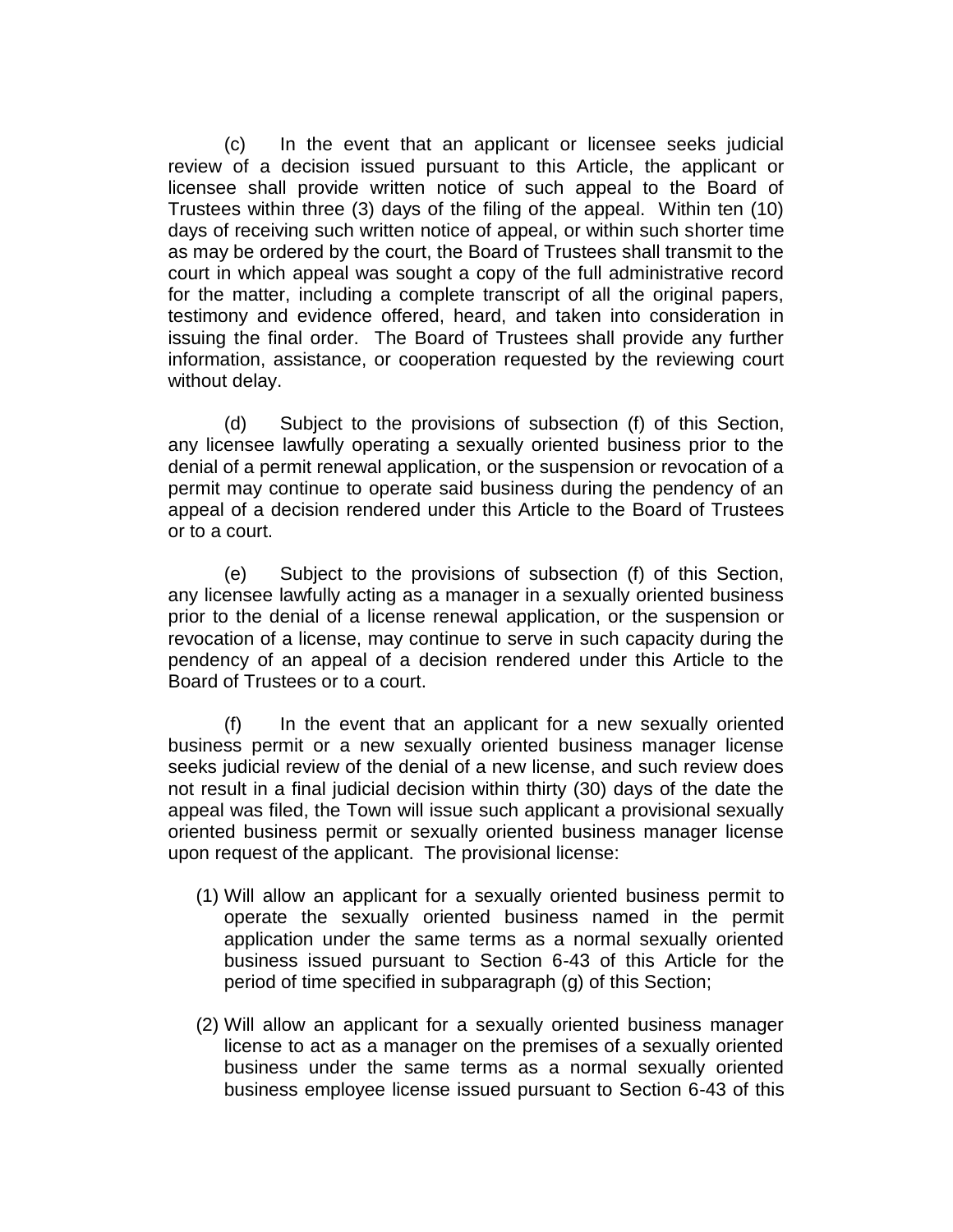Article for the period of time specified in subparagraph (g) of this section; and

(3) Will be subject to the same requirements as a normal sexually oriented business permit or sexually oriented business manager license issued under Section 6-43 or Section 6-53 of this Article.

(4) A provisional license will expire on whichever of the following three (3) dates is earliest:

- (1) The date that a judicial decision is issued upholding the permit denial;
- (2) The date on which a nonprovisional sexually oriented business permit or sexually oriented business manager license is issued to the applicant pursuant to a judicial decision overturning the license denial; or
- (3) the date one (1) year from the issuance of the provisional license.

(4) In the event that judicial review of the denial of a new permit or license application is still pending thirty (30) days before the expiration date of a provisional license, the provisional licensee may file a renewal license application with the Town pursuant to Section 6-48 of this Article. The Licensing Officer shall grant an application for renewal of a provisional license unless he/she determines that new grounds exist for denial of a permit or license application pursuant to Section 6-47 of this Article, which did not exist at the time of the original permit or license application. In the event that an application for renewal of a provisional license is denied and the applicant seeks judicial review of that denial, the Town has the right to consolidate such review with the pending judicial appeal of the previous permit or license denial.

## *Division 3. Manager's License*

## **Sec. 6-53. Manager's License Required.**

It shall be unlawful, and a person commits a misdemeanor, if he/she works as a manager of a sexually oriented business without first obtaining a manager's license.

## **Sec. 6-54. Application for Manager's License.**

(a) A manager shall submit an application for a manager's license on a form to be provided by the Licensing Officer. The application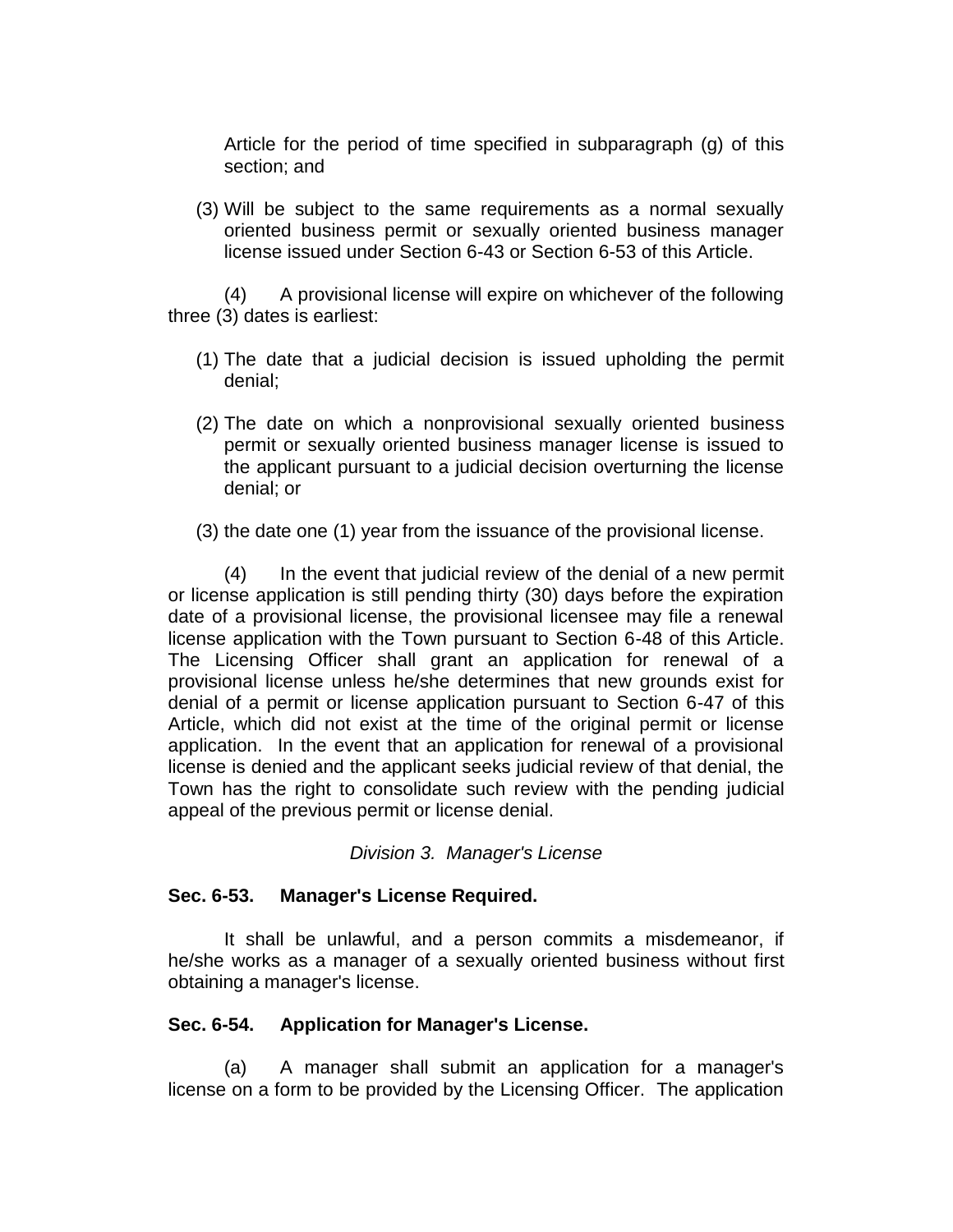shall contain the applicant's name, address, date of birth, phone number, and the information required in Section 6-43.

(b) The Licensing Officer shall grant the application within ten (10) days of its filing unless:

- (1) The applicant is: (i) under eighteen (18) years of age; or (ii) under twenty-one (21) years of age if the sexually oriented business will provide live entertainment;
- (2) The applicant has failed to provide the information required by this section;
- (3) The license fee has not been paid; or
- (4) The applicant has been convicted of a specified criminal act within the times set forth in Section 6-47(c)(10).

#### *Division 4. Inspection*

#### **Sec. 6-55. Inspection.**

(a) An applicant or permittee shall permit representatives of the Building Inspection Department, the Health Department, and the Fire Department to inspect the premises of a sexually oriented business for the purpose of ensuring compliance with the law, at any time it is occupied or open for business.

(b) A person who operates a sexually oriented business or his/her agent commits a misdemeanor if he/she refuses to permit such lawful inspection of the premises at any time that it is occupied or open for business.

> *Division 5. Regulations Pertaining to Exhibition of Sexually Explicit Films or Videos in Peep Booths*

#### **Sec. 6-56. Generally.**

A person who operates or causes to be operated a sexually oriented business, which exhibits on the premises in a peep booth or similar viewing area, a film, video cassette or other video reproduction which depicts specified sexual activities or specified anatomical areas, shall comply with the requirements of this Article.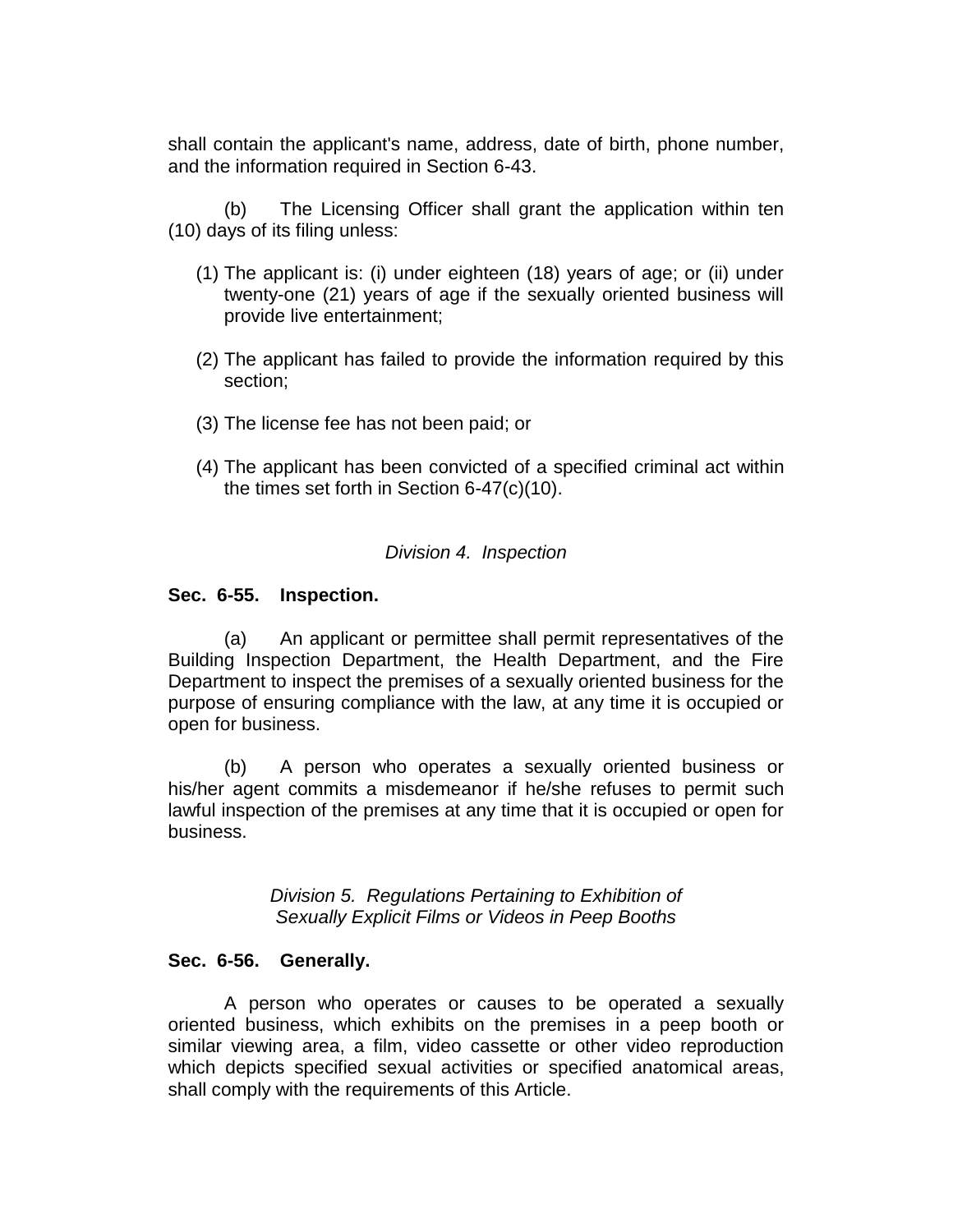## **Sec. 6-57. Regulation of Peep Booths.**

(a) A sexually oriented business with a peep booth or similar viewing area, shall have one (1) or more manager's stations, subject to the following regulations:

- (1) At least one (1) employee must be on duty and situated at each manager's station at all times that any patron is present inside the premises; and
- (2) The interior of the premises shall be configured in such a manner that there is an unobstructed view from a manager's station of every area of the premises to which any patron is permitted access for any purpose, excluding rest rooms. Rest rooms may not contain video display equipment. If the premises has two (2) or more manager's stations designated, then the interior of the premises shall be configured in such a manner that there is an unobstructed view of each area of the premises to which any patron is permitted access for any purpose from at least one (1) of the manager's stations. The view required in this subsection must be by direct line of sight from the manager's station. The view area shall remain unobstructed by any doors, walls, merchandise, display racks or other materials at all times, and no patron shall be permitted access to any area of the premises which has been designated as an area in which patrons will not be permitted in the application filed pursuant to Section 6-44.

(3) Peep booths and similar viewing areas shall be subject to the following regulations:

- (1) No peep booth may be occupied by more than one (1) person at any time; and
- (2) No door, screen or other covering shall be placed or allowed to remain on any peep booth, and no holes or openings shall be placed or allowed to remain in the wall between any two (2) adjacent peep booths.

(3) A person having a duty under this Article commits a misdemeanor if he/she knowingly fails to fulfill that duty.

#### *Division 6. Hours of Operation*

## **Sec. 6-58. Hours of Operation.**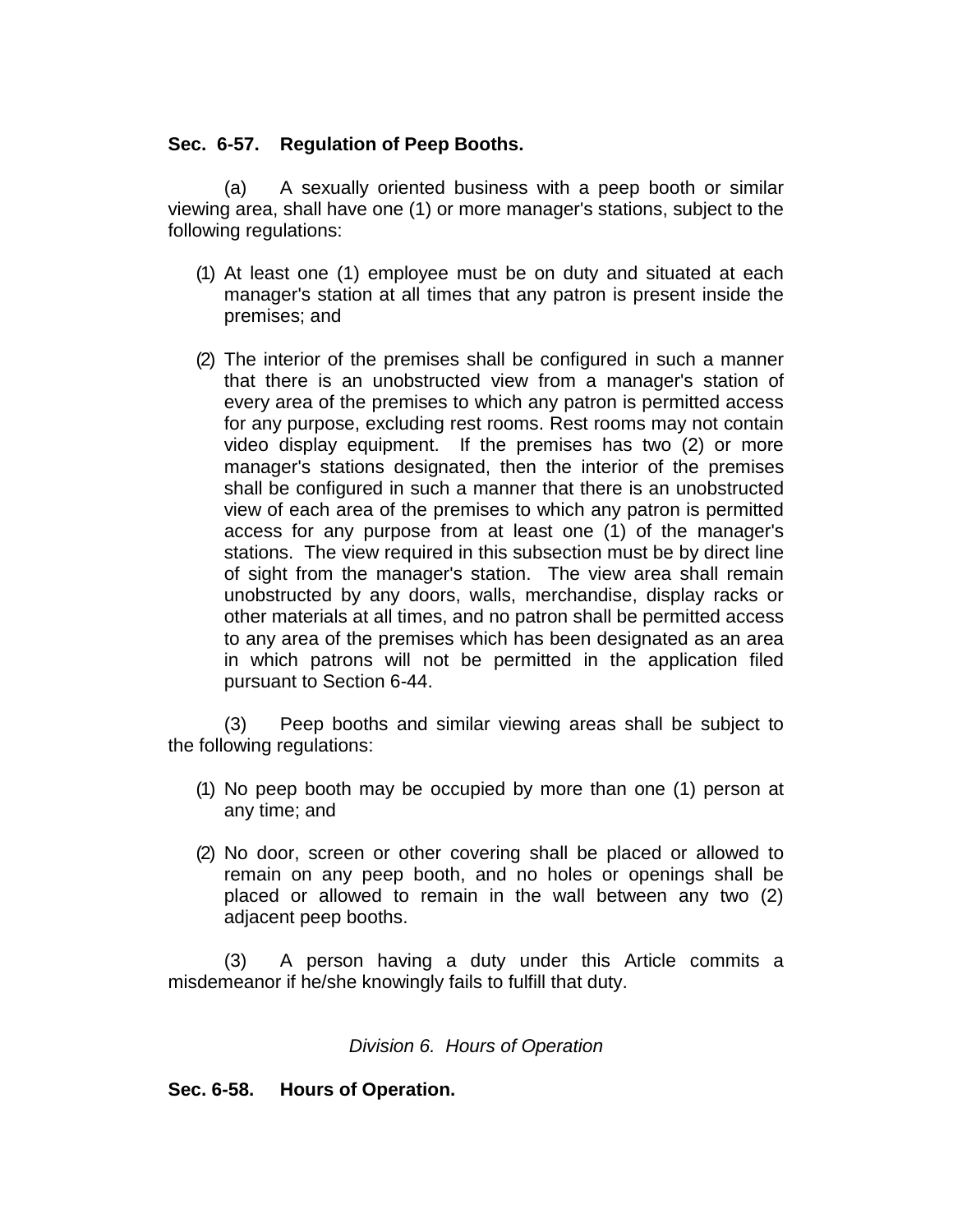It shall be unlawful for a sexually oriented business to be open for business or for the licensee or any employee of a licensee to allow patrons upon the licensed premises:

(1) On any Tuesday through Saturday from 2:00 a.m. until 7:00 a.m.;

(2) On any Monday other than a Monday which falls on January 1, from 12:00 a.m. until 7:00 a.m.;

(3) On any Sunday from 2:00 a.m. until 8:00 a.m.;

(4) On any Monday which falls on January 1, from 2:00 a.m. until 7:00 a.m.

#### **Sec. 6-59. Exemption.**

This Article shall not apply to those areas of an adult motel that are private rooms.

*Division 7. Minimum Age*

### **Sec. 6-60. Minimum Age.**

(a) It shall be unlawful for any person: (i) under the age of eighteen (18) years to be upon the premises of a sexually oriented business; or (ii) under the age of twenty-one (21) years to be upon the premises of a sexually oriented business that provides live entertainment.

(b) It shall be unlawful for the licensee or any employee of the licensee to allow any person: (i) under the age of eighteen (18) years to be upon the premises of a sexually oriented business; or (ii) under the age of twenty-one (21) years to be upon the premises of a sexually oriented business that provides live entertainment.

*Division 8. Lighting Regulations*

## **Sec. 6-61. Lighting Regulations.**

(a) Excluding a private room of an adult motel, the interior portion of the premises of a sexually oriented business to which patrons are permitted access shall be equipped with overhead lighting fixtures of sufficient intensity to illuminate every place (including peep booths) at an illumination of not less than five (5) foot candles as measured at the floor level.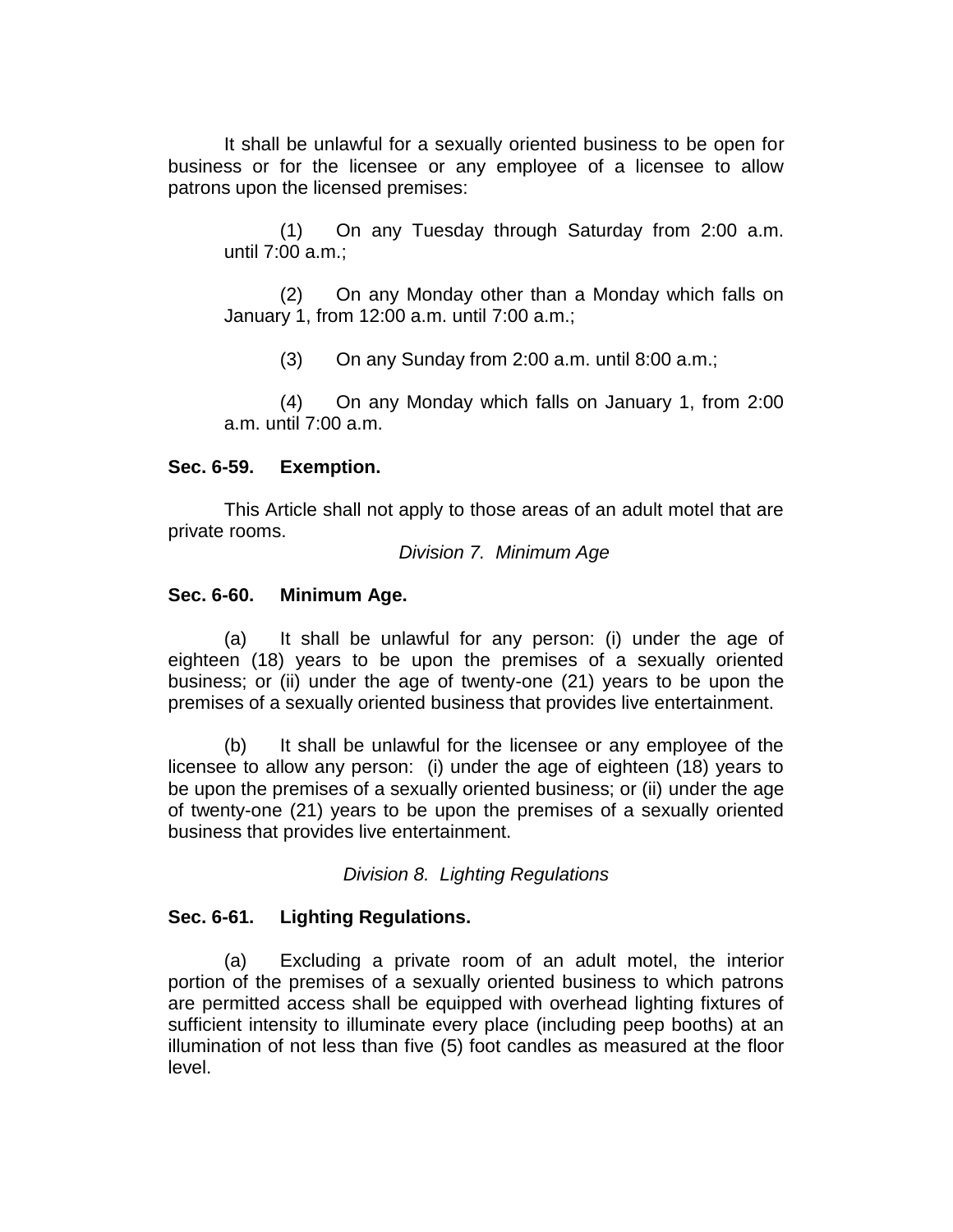(b) It shall be the duty of the licensee and employees present on the premises to ensure that the illumination described above is maintained at all times during the hours of operation prescribed in Section 6-58.

### *Division 9. Additional Regulations*

### **Sec. 6-62. Stage Required in Adult Cabaret and Adult Theater.**

Any adult cabaret or adult theater shall have one (1) or more separate areas designated as a stage in the diagram submitted as part of the application for the licensee. Entertainers shall perform only upon the stage. The stage shall be fixed and immovable. No seating for the audience shall be permitted within six (6) feet of the edge of the stage. No members of the audience shall be permitted upon the stage or within six (6) feet of the edge of the stage.

### **Sec. 6-63. Conduct in Sexually Oriented Businesses.**

(a) No licensee, manager or employee mingling with the patrons of a sexually oriented business, or serving food or drinks, shall be in a state of nudity. It is a specific defense to prosecution for a violation of this section that an employee of a sexually oriented business exposed any specified anatomical area during the employee's bona fide use of a rest room, or during the employee's bona fide use of a dressing room which is accessible only to employees.

(b) No licensee or employee shall encourage or knowingly permit any person upon the premises to touch, caress or fondle the breasts, anus, genitals, or other specified anatomical areas of any person.

#### **Sec. 6-64. Employee Tips.**

(a) It shall be unlawful for any employee of a sexually oriented business to receive tips from patrons, except as set forth in subsection (b) of this section.

(b) A licensee that desires to provide for tips from its patrons shall establish one (1) or more boxes or other containers to receive tips. All tips for such employees shall be placed by the patron of the sexually oriented business into the tip box.

(c) A sexually oriented business that provides tip boxes for its patrons as provided in this section shall post one (1) or more signs to be conspicuously visible to the patrons on the premises in letters at least one inch (1") high to read as follows: "All tips are to be placed in the tip box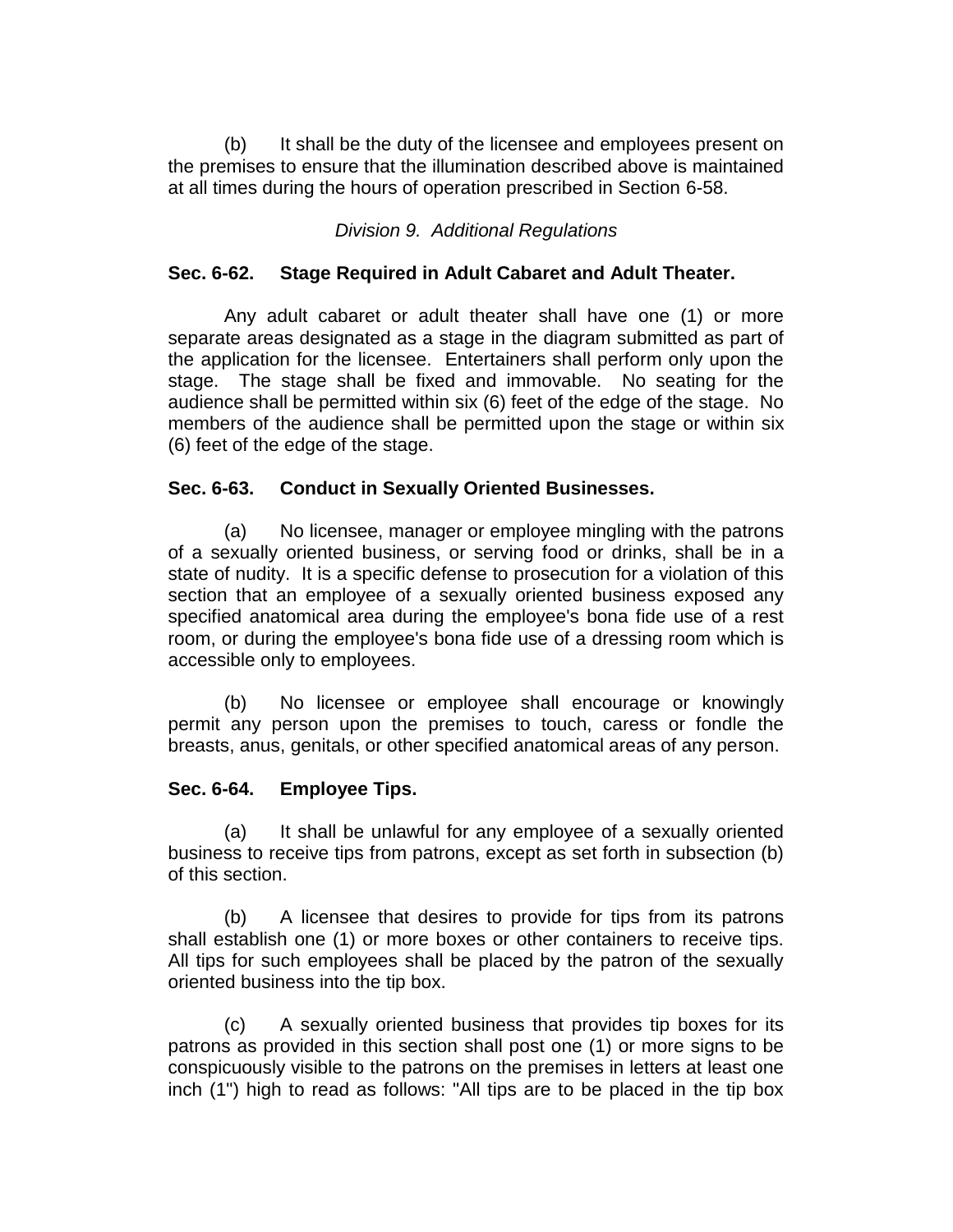and not handed directly to employees. Any physical contact between a patron and employees is strictly prohibited."

## **Sec. 6-65. Unlawful Acts.**

It shall be unlawful for the licensee or for any manager or employee to violate any of the requirements of this Article or to knowingly permit any patron to violate the requirements of this Article.

# **Sec. 6-66. Exemptions.**

The provisions of this Article regulating nude model studios do not apply to:

(1) A college, junior college, or university supported entirely or partly by taxation;

(2) A private college or university which maintains and operates educational programs in which credits are transferable to a college, junior college, or university supported entirely or partly by taxation; or

(3) A business located in a structure which has no sign visible from the exterior of the structure and no other advertising that indicates a nude person is available for viewing; and where, in order to participate in a class a student must enroll at least three (3) days in advance of the class; and where no more than one (1) nude model is on the premises in a state of undress at any one time.

# **Sec. 6-67. Fees.**

(a) The annual fee for a sexually oriented business permit is two hundred fifty dollars (\$250.00).

(b) The annual manager's license fee is fifty dollars (\$50.00).

(c) An applicant for a sexually oriented business permit shall pay a nonrefundable application fee of eight hundred dollars (\$800.00) at the time of filing an application.

(d) An applicant for an employee permit shall pay a nonrefundable application fee of fifty dollars (\$50.00) at the time of filing an application.

> *Division 10. Criminal Penalties and Additional Legal, Equitable and Injunctive Relief*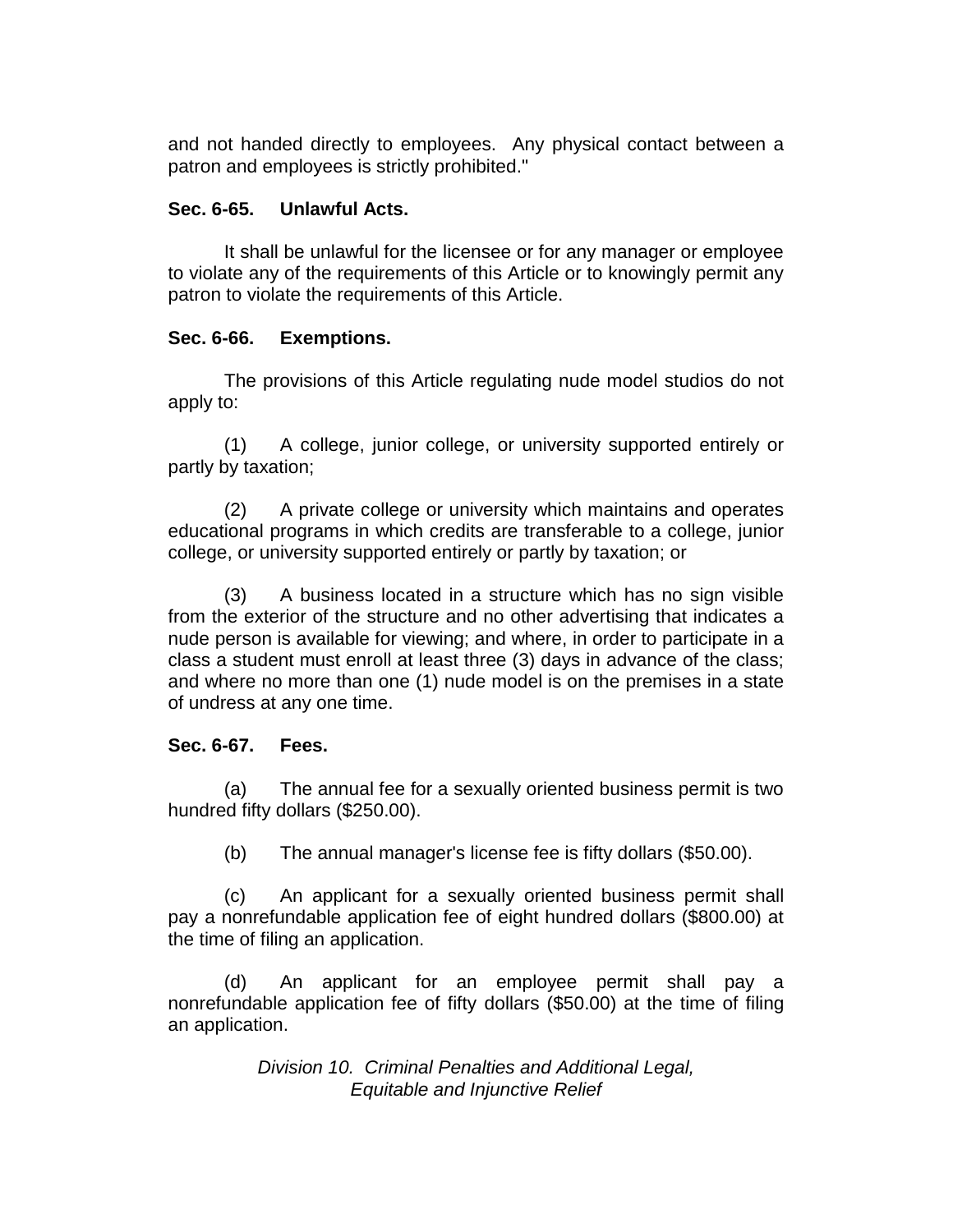### **Sec. 6-68 Town's Remedies.**

(a) If any person fails or refuses to obey or comply with or violates any of the criminal provisions, such person upon conviction of such offense, shall be guilty of a misdemeanor and shall be punished by a fine not to exceed four hundred ninety-nine dollars (\$499.00). Each violation or noncompliance shall be considered a separate and distinct offense. Further, each day of continued violation shall be considered as a separate offense.

(b) Nothing herein contained shall prevent or restrict the Town from taking such other lawful action in any court of competent jurisdiction as is necessary to prevent or remedy any violation or noncompliance. Such other lawful actions shall include, but shall not be limited to, an equitable action for injunctive relief or an action at law for damages.

(c) All remedies and penalties provided for in this section shall be cumulative and independently available to the Town, and the Town shall be authorized to pursue any and all remedies set forth in this section to the full extent allowed by law.

Section 2. Section 16-20 of the Hudson Municipal Code is amended by the addition thereto of the following definitions:

(1.1) *Adult arcade* means an establishment where, for any form of consideration, one (1) or more still or motion picture projectors, slide projectors or similar machines, or other image producing machines, for viewing by five (5) or fewer persons each, are used to show films, motion pictures, video cassettes, slides or other photographic reproductions which are characterized by the depiction or description of *specified sexual activities* or *specified anatomical areas*.

(1.2) *Adult bookstore, adult novelty store* or *adult video store* means:

a. A commercial establishment which: (1) devotes a significant or substantial portion of its stock-in-trade or interior floor space to; (2) receives a significant or substantial portion of its revenues from; or (3) devotes a significant or substantial portion of its advertising expenditures to the promotion of: the sale, rental or viewing (for any form of consideration) of books, magazines, periodicals or other printed matter, or photographs, films, motion pictures, video cassettes, slides or other visual representations which are characterized by the depiction or description of *specified sexual activities* or *specified anatomical areas*;

b. An establishment may have other principal business purposes that do not involve the offering for sale, rental or viewing of materials depicting or describing *specified sexual activities* or *specified*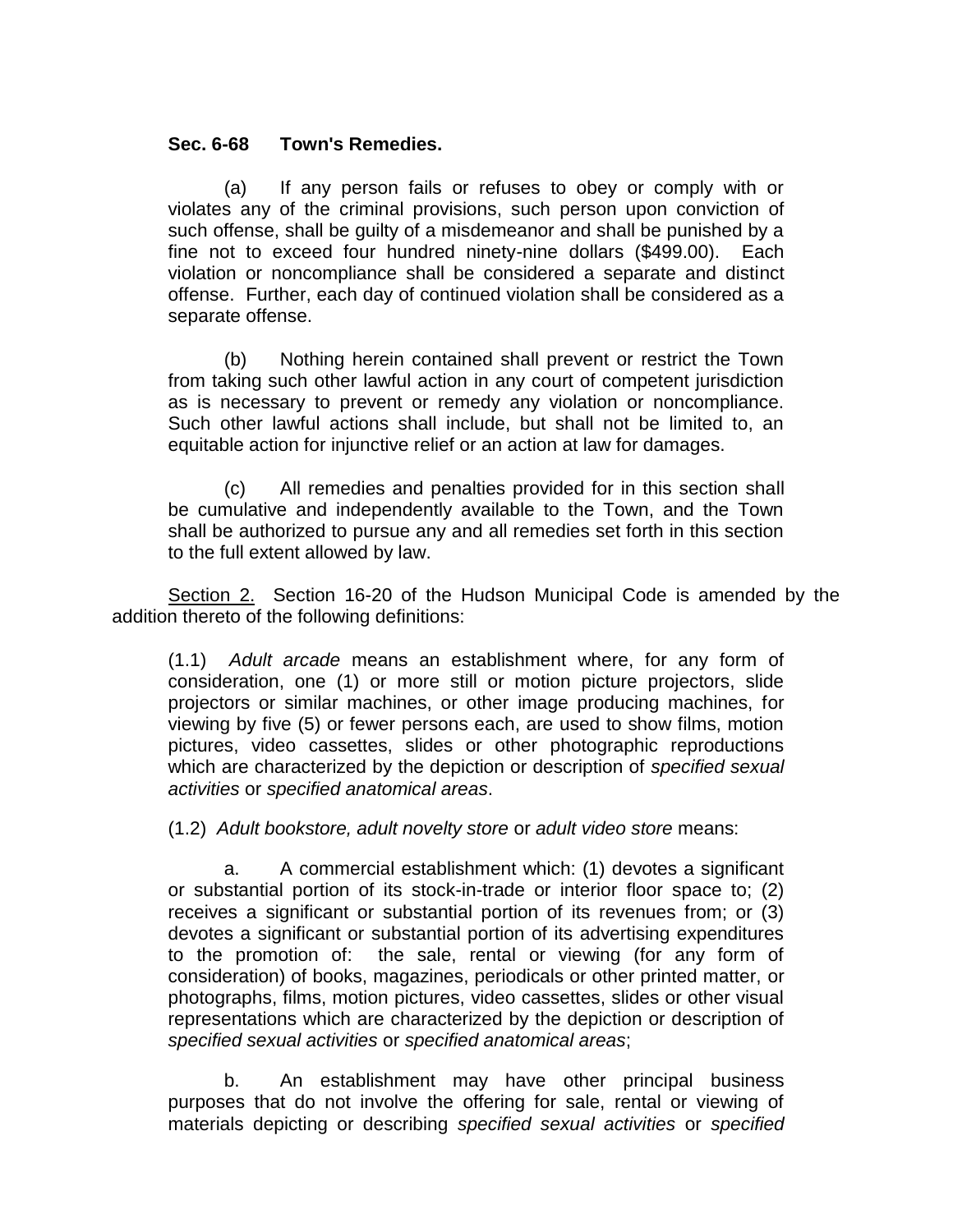*anatomical areas*, and still be categorized as an adult bookstore, adult novelty store or adult video store. Such other business purposes will not serve to exempt such establishment from being categorized as an adult bookstore, adult novelty store or adult video store so long as the provisions of subsection a. are otherwise met.

(1.3) *Adult cabaret* means a nightclub, bar, restaurant or other commercial establishment which regularly features: (a) persons who appear nude or in a state of nudity; or (b) live performances which are characterized by the exposure of *specified anatomical areas* or by *specified sexual activities*.

(1.4) *Adult motel* means a motel, hotel or similar commercial establishment which: (a) offers public accommodations, for any form of consideration, and provides patrons with closed-circuit television transmissions, films, motion pictures, video cassettes, slides or other photographic reproductions which are characterized by the depiction or description of *specified sexual activities* or *specified anatomical areas* and which advertises the availability of this sexually oriented type of material by means of a sign visible from the public right-of-way, or by means of any off-premises advertising, including, but not limited to, newspapers, magazines, pamphlets or leaflets, radio or television; (b) offers a sleeping room for rent for a period of time less than ten (10) hours; or (c) allows a tenant or occupant to sub-rent a sleeping room for a time period of less than ten (10) hours.

(1.5) *Adult motion picture theater* means a commercial establishment where films, motion pictures, video cassettes, slides or similar photographic reproductions depicting or describing *specified sexual activities* or *specified anatomical areas* are regularly shown for any form of consideration.

(1.6) *Adult theater* means a theater, concert hall, auditorium or similar commercial establishment which, for any form of consideration, regularly features persons who appear in a state of nudity or live performances which are characterized by exposure of *specified anatomical areas* or by *specified sexual activities*.

(51.1) *Sexual encounter establishment* means a business or commercial establishment, that as one of its primary business purposes, offers, for any form of consideration, a place where two (2) or more persons may congregate, associate or consort for the purpose of *specified sexual activities* or the exposure of *specified anatomical areas* or activities when one (1) or more of the persons is in a state of nudity. An adult motel will not be classified as a sexual encounter establishment by virtue of the fact that it offers private rooms for rent.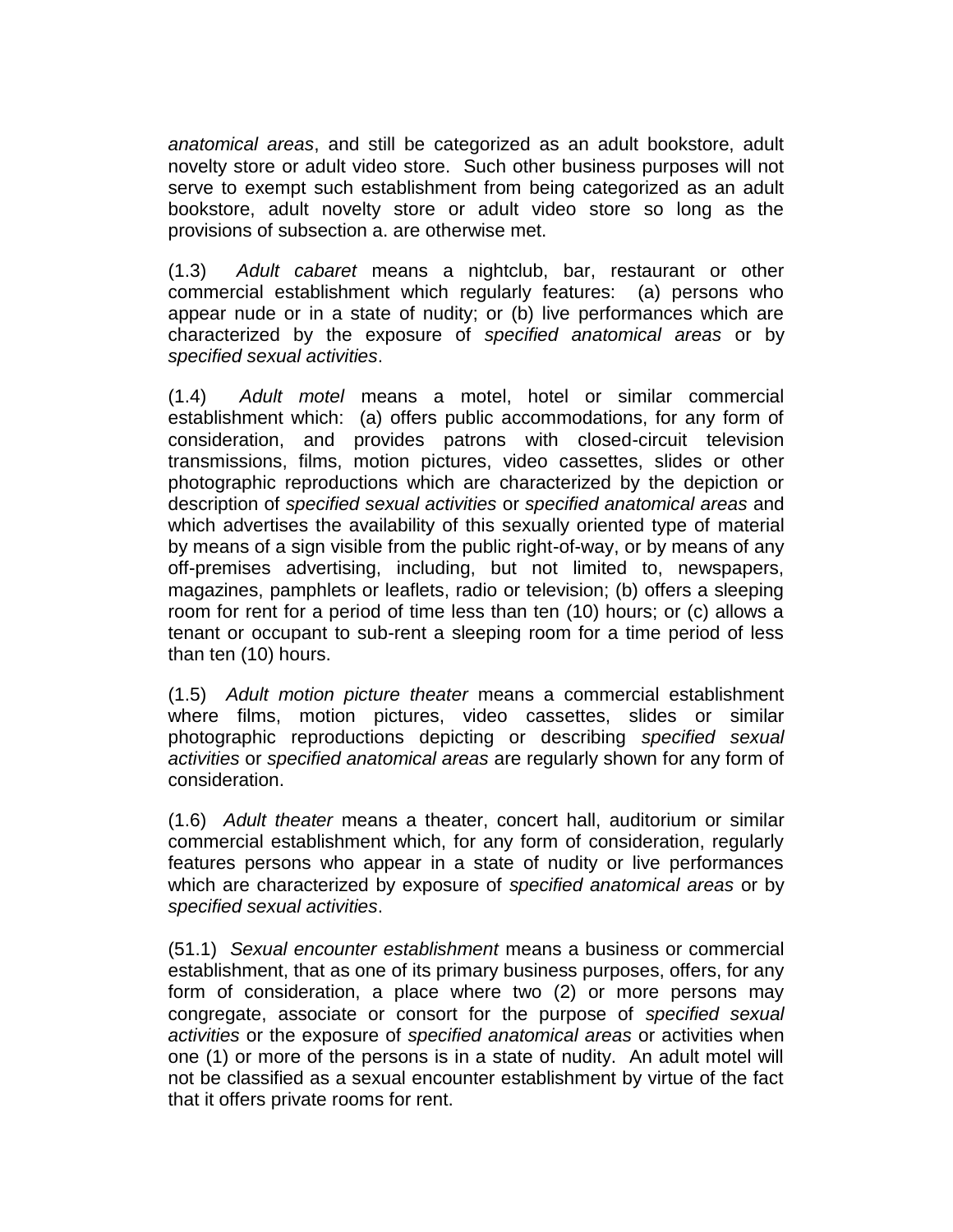(51.2) *Sexually oriented business* means an adult arcade, adult bookstore, adult novelty store, adult video store, adult cabaret, adult motel, adult motion picture theater, adult theater, sexual encounter establishment or nude model studio. The definition of *sexually oriented businesses* shall not include an establishment where a medical practitioner, psychologist, psychiatrist or similar professional person licensed by the state engages in medically approved and recognized sexual therapy.

(51.3) *Specified sexual activities* includes any of the following:

a. The fondling or other intentional touching of human genitals, pubic region, buttocks, anus or female breasts.

b. Sex acts, normal or perverted, actual or simulated, including, but not limited to, intercourse, oral copulation, sodomy, sadomasochism or bestiality;

c. Masturbation, actual or simulated;

d. Human genitals in a state of sexual stimulation, arousal or tumescence;

e. Excretory functions as part of or in connection with any of the activities set forth in subsections a. through d. of this Section.

Section 3. Section 16- of the Town of Hudson Municipal Code is amended by the addition of a new subsection \_\_\_ to read as follows:

(\_\_\_) Sexually oriented businesses

- a. Sexually oriented businesses shall be located a minimum of three hundred (300) feet from any:
	- i. Area zoned for residential use;
	- ii. Single-family, two-family, or multi-family dwelling;
	- iii. Church;
	- iv. Licensed day-care facility;
	- v. School or educational facility, serving persons age eighteen (18) or younger.
- vi. Sexually oriented businesses shall also be located a minimum of one hundred (100) feet from any other sexually oriented business.
- vii. Distance between any two (2) sexually oriented businesses shall be measured in a straight line, without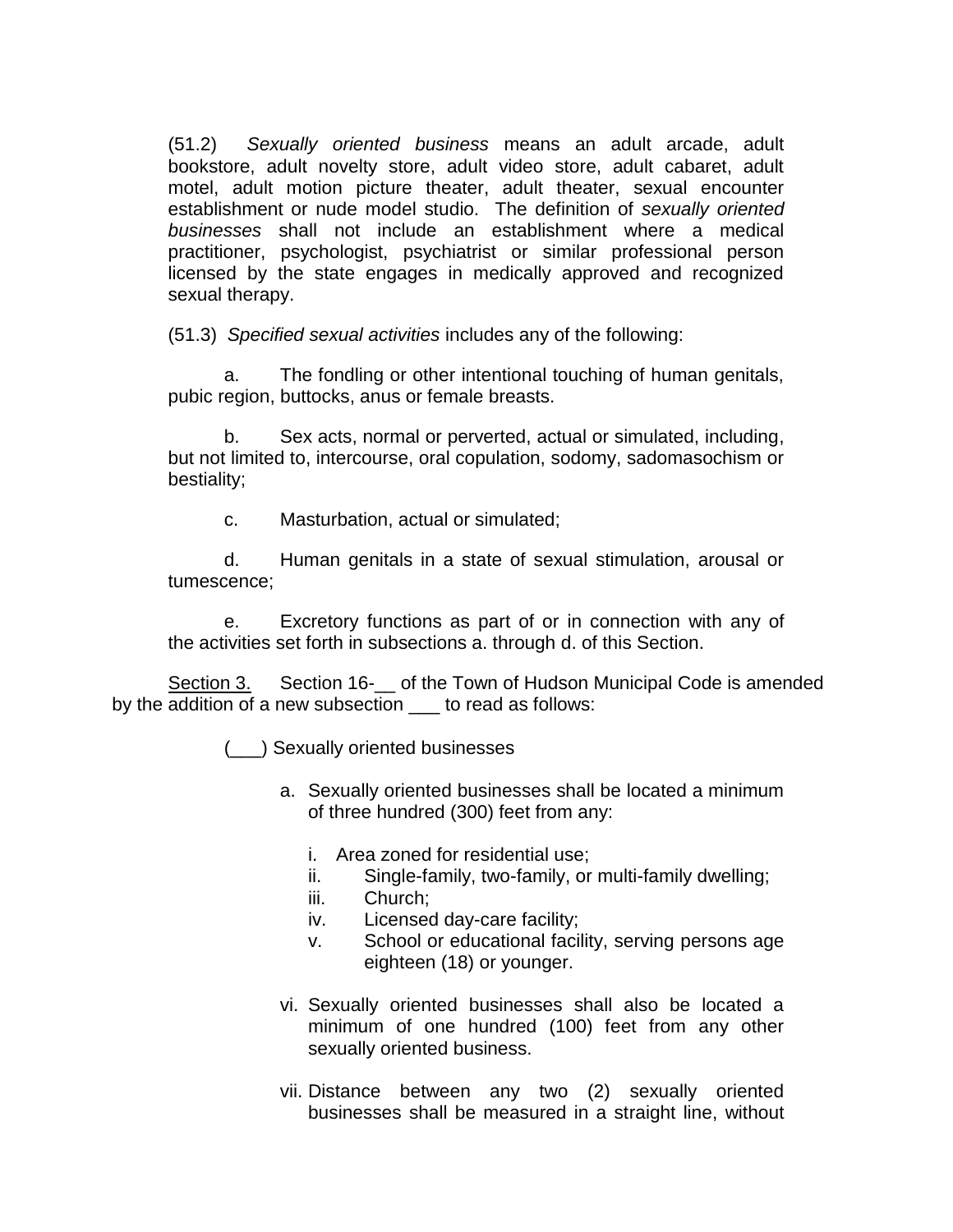regard to intervening structures, from the closest exterior structural wall of each business. Distance between any sexually oriented business and any church, school, daycare facility, dwelling unit, or residential district shall be measured in a straight line, without regard to intervening structures or objects, from the nearest portion of the building or structure used as part of the premises where the sexually oriented business is conducted to the nearest property line of the premises of a church, school, day-care facility, or dwelling unit, or the nearest boundary of a residential district.

Section 4. Safety Clause. The Town Board of Trustees hereby finds, determines, and declares that this ordinance is promulgated under the general police power of the Town of Hudson, that it is promulgated for the health, safety, and welfare of the public, and that this ordinance is necessary for the preservation of health and safety and for the protection of public convenience and welfare. The Board of Trustees further determines that the ordinance bears a rational relation to the proper legislative object sought to be attained.

Section 5. Severability. If any clause, sentence, paragraph, or part of this ordinance or the application thereof to any person or circumstances shall for any reason be adjudged by a court of competent jurisdiction invalid, such judgment shall not affect application to other persons or circumstances.

Section 6. Effective Date. This Ordinance shall become effective thirty (30) days after final publication.

INTRODUCED, READ IN FULL, AND ADOPTED this \_\_\_\_\_ day of  $\_\_$ , 2002.

TOWN OF HUDSON, COLORADO

\_\_\_\_\_\_\_\_\_\_\_\_\_\_\_\_\_\_\_\_\_\_\_\_\_\_\_\_\_

Donald B. Litton, MayorATTEST:

\_\_\_\_\_\_\_\_\_\_\_\_\_\_\_\_\_\_\_\_\_\_\_\_\_\_\_\_\_\_\_\_

Judy Larson, Town Clerk

PASSED ON SECOND AND FINAL READING this and day of \_\_\_\_\_\_\_\_\_\_\_\_\_\_\_\_\_, 2002, AND ORDERED PUBLISHED ONCE IN FULL.